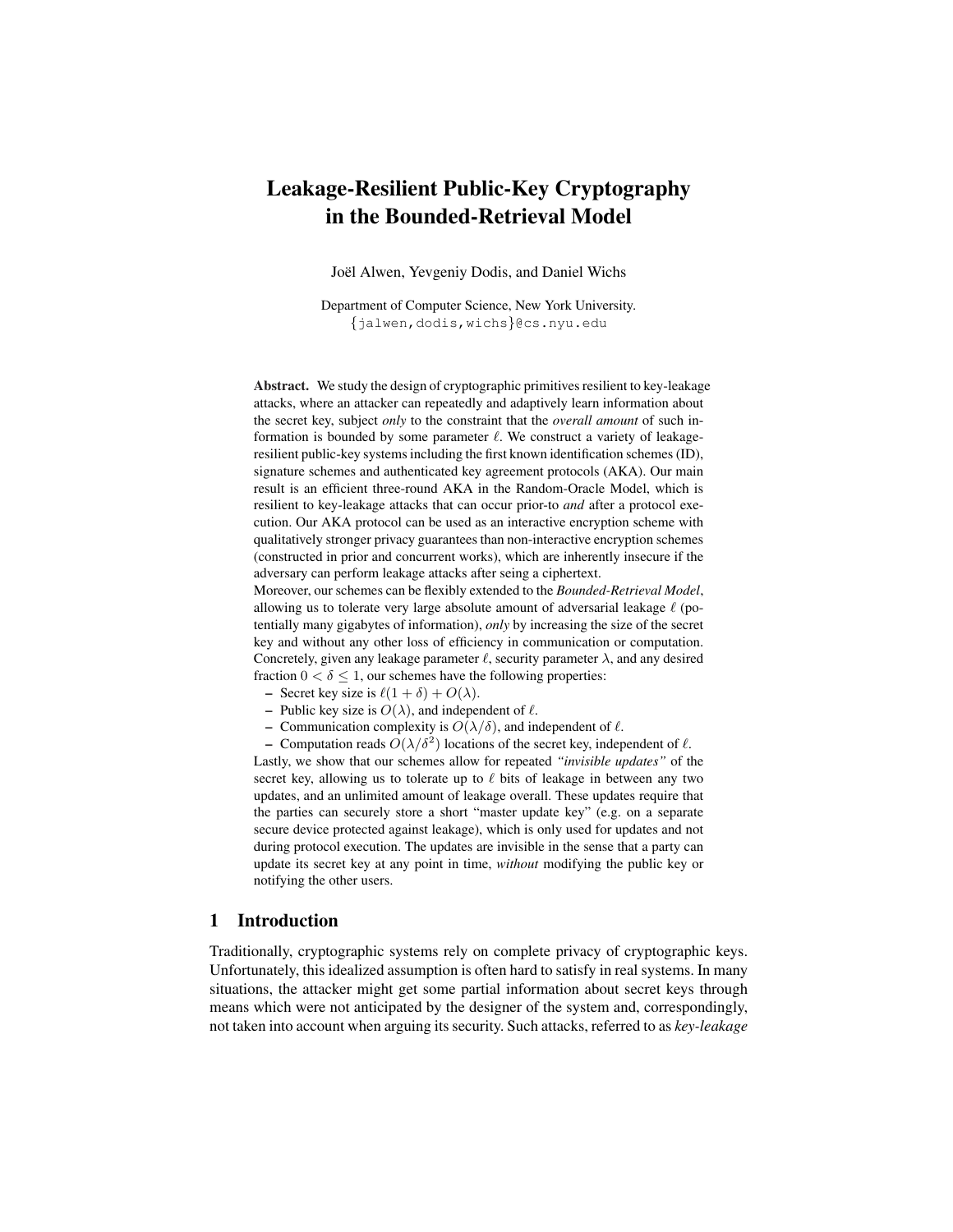*attacks*, come in a large variety. For example, this includes *side-channel* attacks [20, 21, 28], where an adversary observes some "physical output" of a computation (radiation, power, temperature, running time etc.) in addition to the "logical output" of the computation. Alternatively, this also includes the "cold-boot" attack of Halderman et al. [15], where an adversary can learn (imperfect) information about memory contents, even after a machine is powered down. Lastly, this can include various malware/virus/hacking attacks where the adversary can download arbitrary information from an attacked computer.

Given that one cannot hope to eliminate the problem of leakage attacks altogether, it is natural to design leakage-resilient cryptographic schemes which remain (provably) secure, even in the face of such attacks. To do so, we must first decide on an appropriate model of what information the adversary can learn during a leakage attack. In this work, we assume that the attacker can repeatedly and adaptively learn *arbitrary functions* of the secret key sk, as long as the *total* number of bits leaked during the lifetime of the system is bounded by some parameter  $\ell$ . Due to its generality, this model seems to include a very large class of attacks mentioned above, and has recently attracted a lot of attention from the research community. In particular, this model simultaneously covers the following two typical scenarios, which seem to be treated differently in the existing literature.

*Relative Leakage.* Here, the secret key is chosen to be of some particular length s, which depends on the security parameter, and we assume that the leakage  $\ell$  is bounded by some shrinking function of s; e.g., the attacker's leakage is less than half of the key-size. This assumption seems to be natural for modeling attacks where, no matter what the key-size is, the attacker gets some imperfect reading of the key. For example, this naturally models "cold boot attacks" attacks [15] (where the attacker might get part of the key stored in RAM) and "microwave" attacks (where the attacker manages to extract a corrupted copy of the key from a smart-card), among others.

*Bounded-Retrieval Model (BRM).* Here we assume that there is an external natural bound  $\ell$  on the overall amount of information the attacker can learn throughout the lifetime of the system, particularly concentrating on the setting when  $\ell$  can be extremely large. For example, the attacker may be able to repeatedly perform many side-channel attacks, each of which reveals a few bits of information about the key but, if the bandwidth of such attacks is relatively small, it may be infeasible, too time consuming, or simply not cost-affective for the adversary to learn "too much" information (say, more than 10 megabytes) overall. Alternatively, if an attacker hacks into a remote system (or infects it with some malware) it may again be infeasible/impractical for the attacker to download "too much" data (say, more than 10 gigabytes). In these situations the leakage bound  $\ell$  is decided by external factors and one can only resist such attacks by making the secret key *intentionally large*, to dominate  $\ell$ . Therefore, we want to be able to set the key size flexibly depending on the security parameter *and* the leakage bound  $\ell$ . By itself, having large secret-keys might not be a big problem for usability, given the extremely cheap price of storage nowadays. Therefore, the main goal of this setting, usually refereed to as the *Bounded-Retrieval Model* (BRM) [8, 12], is to ensure that the *necessary* inefficiency in storage is essentially the *only* inefficiency that the users of the system incur. In particular, honest users should only have to read a small portion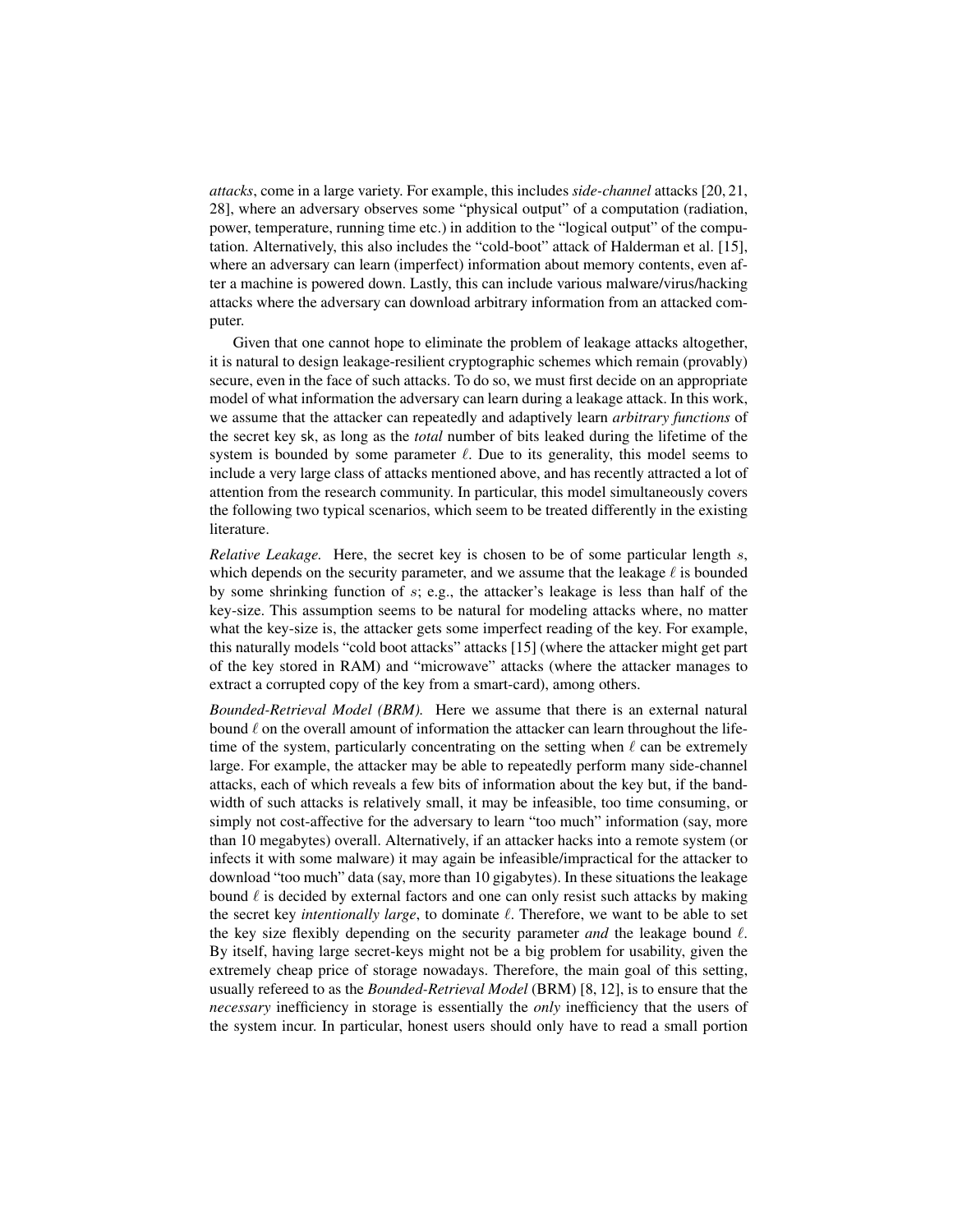of the secret (this is called *locality*), and the public keys, communication and computation should not be much larger than in conventional cryptosystems. In particular, all efficiency parameters other than the secret-key size should *only* be proportional to the security parameter, and *not* the leakage bound  $\ell$ .

To summarize, both leakage models (relative and BRM) study essentially the same technical question. However, the BRM setting additionally demands that: *users can increase their secret key size flexibly, so as to allow for an arbitrary large leakage bounds* `*, but without degrading other efficiency parameters, such as computation, communication and locality.* This is the perspective we will take in this paper, treating both settings together, while striving to allow for the flexibility of the BRM.

NOTIONS OF SECURITY. Security with respect to key leakage attacks can be defined for nearly all cryptographic primitives (e.g. encryption, signatures, authenticated key agreement ...) However, for many of the above primitives, there are natural limitations on the security notions that can be achieved in the presence of such attacks. For example, encryption schemes lose all privacy if the adversary can perform leakage attacks *after* seeing a ciphertext, since the leakage function can simply decrypt it and reveal some information about plaintext. Similarly, one cannot achieve *existential unforgeability* for signature schemes if the leakage bound  $\ell$  is larger than the size of a single signature (as is the case in the BRM), since the adversary can simply leak the signature of a message of her choosing. These limitations do not seem to apply when considering interactive primitives, and therefore we choose to concentrate on *authenticated key agreement (AKA)*, which in turn allows for interactive encryption and authentication, and achieves *qualitatively* stronger security guarantees, even in the BRM.

## 1.1 Our Results

Our main result is the construction of a leakage-resilient public-key authenticated key agreement (AKA) protocol with the flexibility required by the BRM. We assume a public-key infrastructure where users have short public-keys and flexibly sized (potentially huge) secret keys. In a leakage-resilient AKA protocol, pairs of users agree on shared session-keys which are private and authentic, even if: (a) the attacker learns at most  $\ell$  bits of information about the secret keys of both users *prior to* the protocol execution; (b) the attacker may learn the secret keys entirely *after* the protocol execution. In particular, condition (a) ensures that the adversary cannot *impersonate* an honest user, even after learning  $\ell$  bits of leakage about that user's secret key. Since the shared session-keys can safely be used for encryption/authentication, a public-key AKA naturally yields *interactive* public-key encryption and authentication schemes which are secure under assumptions (a) and (b), and do not suffer from the inherent limitations of their non-interactive counterparts.

ROADMAP OF AKA CONSTRUCTION. Our construction of AKA is based on simpler primitives and, in particular, we also construct identification schemes (ID) and (non-interactive) signature schemes, which are of interest in their own right. The main technical portion of our paper will be the construction of ID schemes secure against leakage attacks. We then apply the Fiat-Shamir heuristic to obtain efficient leakageresilient signature schemes in the random oracle (RO) model. Of course, our signature schemes cannot provide *existential unforgeability*, if the allowed leakage exceeds the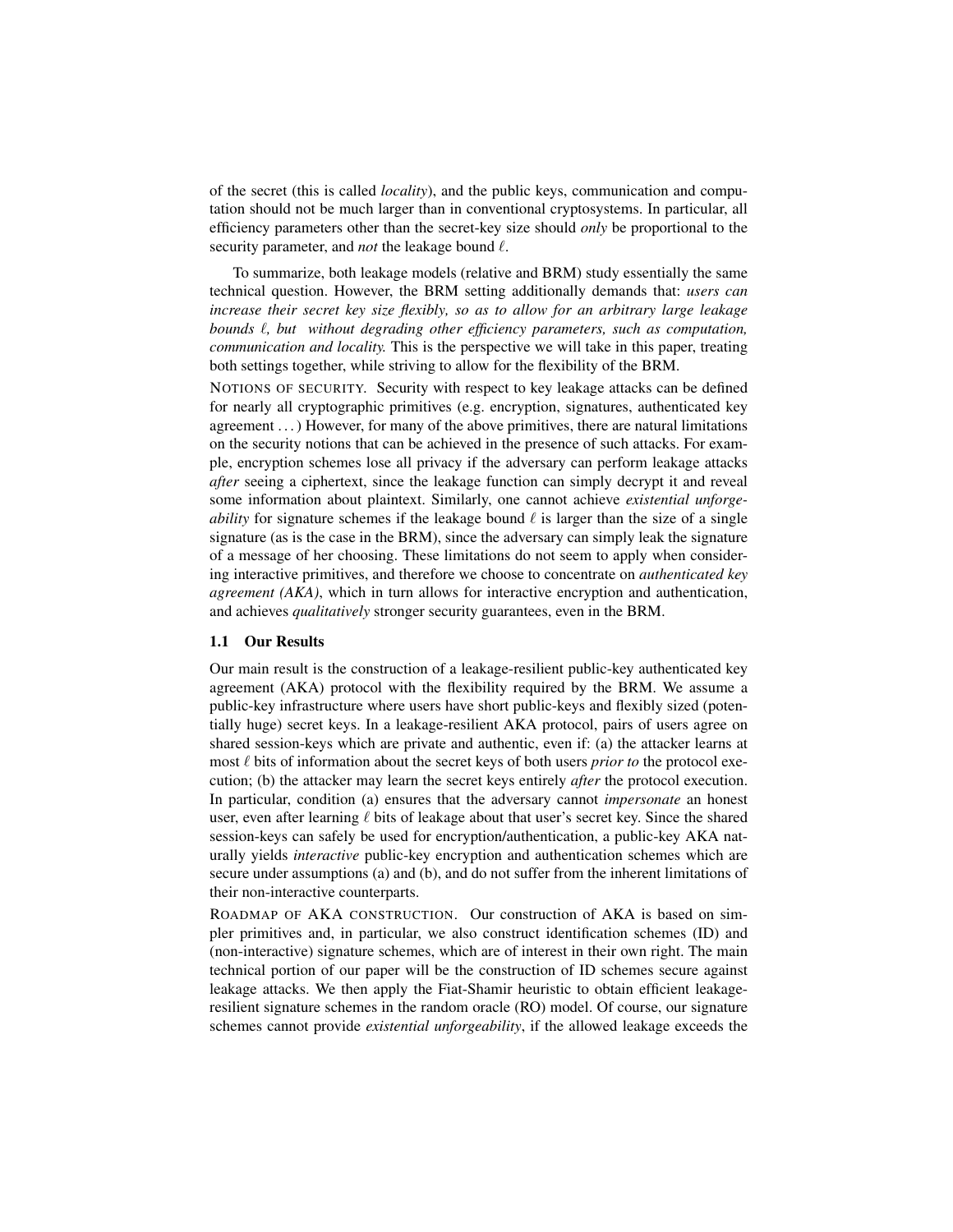size of even a single signature (which is usually the case in the BRM). Interestingly, we show how to achieve existential unforgeability under this necessary constraint, which resolves an open problem mentioned in [1]. For the BRM setting, which is our main point of interest, we must settle for a weaker, but still very useful security notion, that we call *entropic unforgeability*. Although an attacker may be able to forge signatures for a few messages after she performs a key-leakage attack, she should be unable to forge the signature of a random message sampled from any distribution of high enough min-entropy.

Finally, we use a standard construction of AKA based on Diffie-Hellman key exchange, in which the parties bind the protocol execution to a particular session and to their identities using signatures. We plug our entropically secure signature scheme into this construction to get leakage-resilient AKA. Intuitively, the usage of entropically secure signature will suffice, since each party only signs messages which are partially controlled by the other party, and happen to have entropy. We note that our constructions of authenticated key agreement from entropic signatures, and our constructions of such signatures from ID schemes, are extremely efficient and essentially preserve (1) the long-term public/secret key size, (2) the communication complexity, (3) the locality, and (4) the allowed leakage. Therefore, we apply most of our efforts to the construction of optimized, leakage-resilient ID schemes.

ID SCHEME CONSTRUCTIONS. We present three ID scheme constructions, which build on top of one another. First we notice that a generalization of the discrete-log based Okamoto ID scheme [25] using m generators, denoted Okamoto $_m^{\lambda}$ , is secure against leakage attacks where the allowed leakage is  $\ell \approx (1 - \frac{1}{m}) |\text{sk}|$ , and can be set arbitrarily close to the size of the secret key. Our argument relies on the following three simple properties of the scheme:

- (1) Any adversarial prover that impersonates some identity must *know* a corresponding secret key for the identity's public key.
- (2) For any Okamoto public key, there are (exponentially) many corresponding secret keys. Moreover, the actual secret key of the scheme maintains a high level of *information-theoretic entropy*, even when given: (a) the public key, (b) protocol executions between adversarial verifier and honest prover, and (c)  $\ell$  bits of secret-key leakage.
- (3) It is computationally infeasible to come up with an Okamoto public key and two *different* corresponding secret keys.

By property (1), an adversarial prover that successfully mounts impersonation attacks knows *some* secret key for the honest user's public key and, by property (2), this secret key is (information theoretically) unlikely to match the one possessed by the honest user, *even if the adversary got*  $\ell$  *bits leakage*. Therefore, the adversarial prover together with the honest user can generate two different secret keys for a single Okamoto public key, contradicting property (3) and hence proving security. We note that several other identification schemes (e.g. an alternate construction by Okamoto [25] based on RSA, and the Ong-Schnorr [26] scheme based on factoring) also have the three mentioned properties and are therefore leakage-resilient as well.

While the (generalized) Okamoto scheme already provides an adequate solution for *relative* leakage, it cannot achieve large *absolute* leakage, without a proportional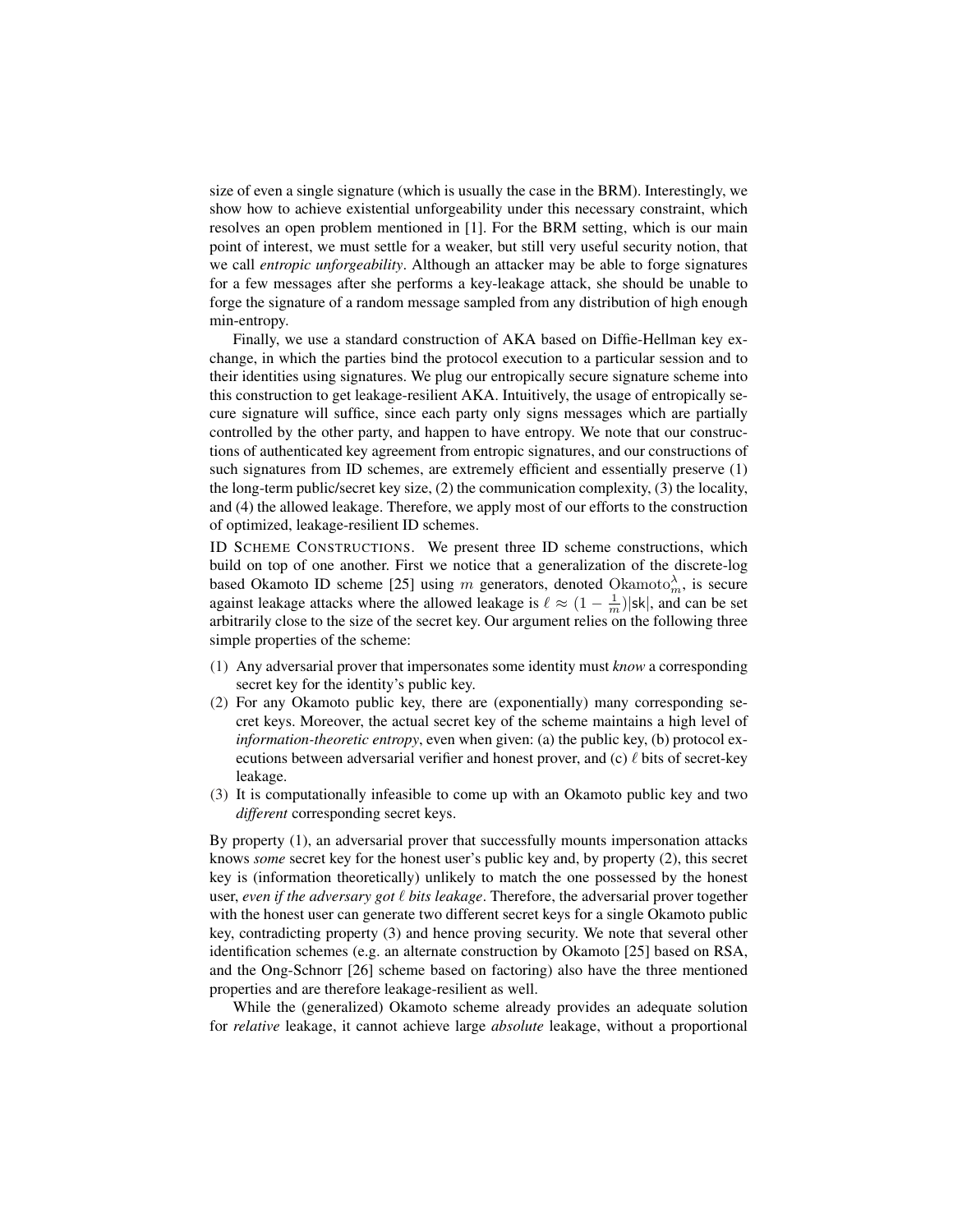increase in communication complexity and locality. Therefore, we present two extensions of the Okamoto scheme which are suitable to the BRM setting. The first extension, denoted  $\text{DirProd}_{n,m,t}^{\lambda}$ , is based on the idea of taking a "direct-product" of n basic Okamoto schemes, where the verifier will selects a small random subset of  $t \ll n$ of these schemes, and executes the basic protocol for them in parallel. One can think of this as a simple form of *"leakage amplification"*, where we amplify the amount of allowed absolute leakage. Lastly, we improve the communication complexity of this second scheme still further (in the Random Oracle model), by showing how to use ideas from coding-theory and the special structure of the Okamoto scheme, to "securely compress" the t chosen Okamoto public keys into a *single* public key, and then running a *single* ID protocol for this key. Therefore, and quite remarkably, our third scheme, denoted CompDir $\text{Prod}_{n,m,t}^{\lambda}$ , has essentially the same communication complexity as the basic (non-BRM) Okamoto scheme even though the allowed leakage  $\ell$  can be made arbitrarily large.

| <b>Scheme</b>                | pub.~params pk |    | sk   help        | Comm.             | Loc. | Leakage $\ell$ (in bits)                                     |
|------------------------------|----------------|----|------------------|-------------------|------|--------------------------------------------------------------|
| Okamoto $\lambda_n$          | m              | m  |                  | $0 \mid m + O(1)$ | m    | $1-\delta$ ) $ \mathsf{sk} $<br>$\delta \approx \frac{1}{2}$ |
| $DirProd_{n,m,t}^{\lambda}$  | m              | nm | $\boldsymbol{n}$ | O(tm)             | tm   | $(1 - \delta) $ sk<br>$\delta \approx$                       |
| CompDirProd <sub>n,m,t</sub> | m              | nm | $\boldsymbol{n}$ | $ m + O(1) $      | tm   | . $- \delta$ ) $ {\sf sk} $<br>$\delta \approx$              |

Table 1. Efficiency vs. Leakage Trafeoffs For Our ID, Sig, AKA schemes

OVERVIEW OF ACHIEVED PARAMETERS. We summarize the main parameters of the three ID scheme constructions (which translate into essentially the same parameters for the corresponding signatures and AKA protocols) in Table 1. The columns indicate the sizes of: the public parameters shared by all users, the public key, the secret key, a helper key (which is stored locally by each user, but does not have to be kept secret), the communication complexity per party (or signature size), the locality, and the allowed leakage  $\ell$ . For simplicity, only the leakage parameter  $\ell$  is measured in bits, and all other quantities are measures in group elements. The parameters  $m, n, t$  offer *flexibility* to meet the various desired settings of of absolute leakage  $\ell$  and relative leakage  $(1 - \delta)$ . In particular:

- For the first scheme (Okamoto $\lambda_n$ ), the only flexibility is in the number of generators m. Essentially to allow for relative leakage  $(1-\delta)$  we can set  $m \approx 1/\delta$  which gives us very practical schemes for reasonable settings of the relative leakage (e.g.  $\delta =$  $\frac{1}{2}$ ). However, to allow for a large absolute leakage  $\ell$ , we must increase m still further (and proportionally with  $\ell$ ), which increases the communication, computation and size of public parameters to unreasonable levels.
- For the second and third scheme ( $\text{DirProd}^{\lambda}_{n,m,t}$ , Comp $\text{DirProd}^{\lambda}_{n,m,t}$ ), we have the additional flexibility offered by parameters  $n$  (the number of stored copies of Okamoto key pairs) and  $t$  (the number of Okamoto keys used during a particular protocol). We notice that, by setting  $m \approx 1/\delta$ ,  $t \approx O(\lambda/\delta)$  we allow a relative leakage of  $(1 - \delta)$  and still get practical schemes with small public parameters, public key size, communication (especially in the third scheme), and locality. Moreover, we can then flexibly accommodate *any* value of the absolute leakage  $\ell$  *only* by increasing n which *only* affects the size of the secret key.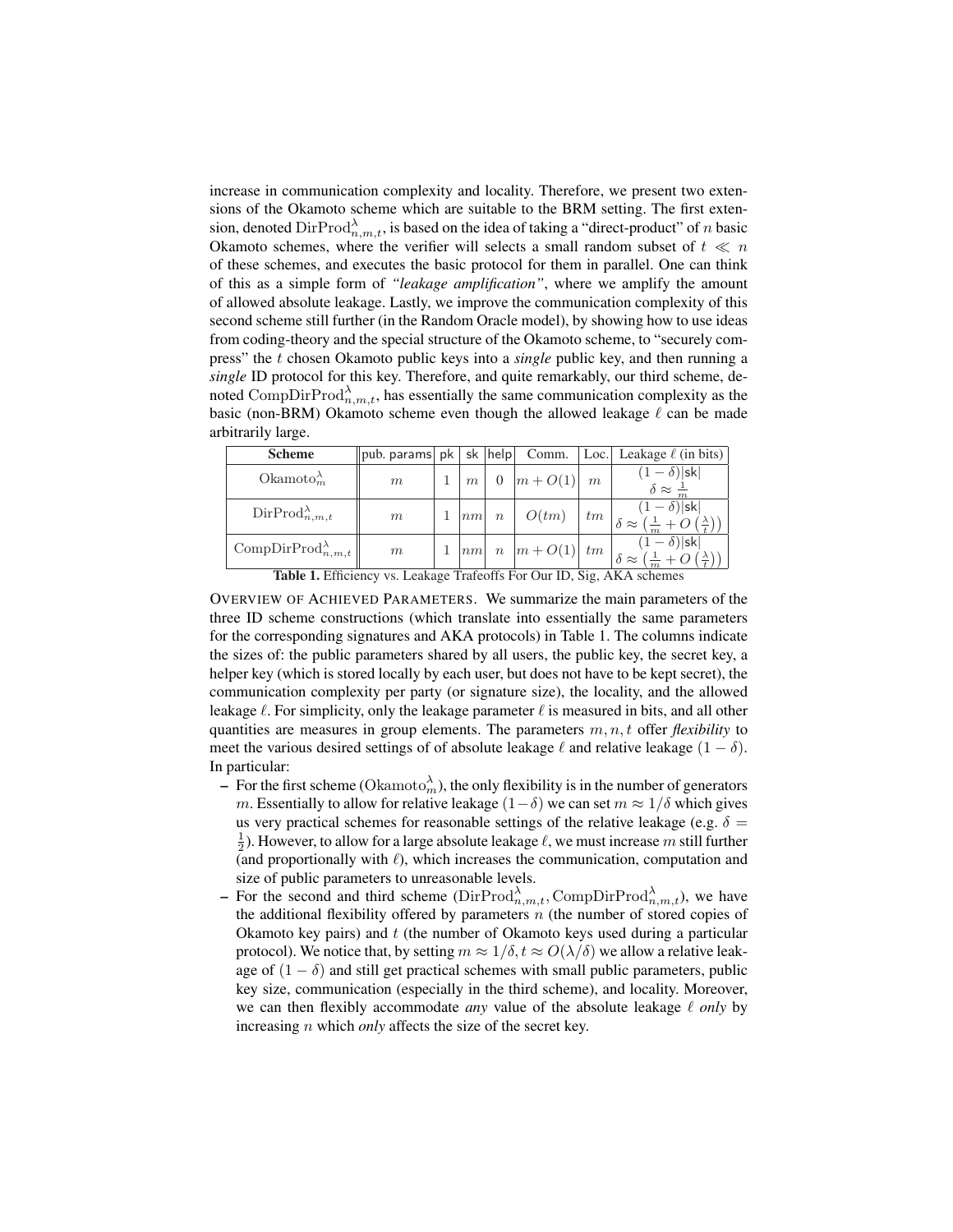INVISIBLE KEY UPDATES. Lastly, we mention a simple but powerful feature of our schemes. We introduce a method for users to periodically *update* their secret keys, so that the scheme remains secure as long as the adversary learns at most  $\ell \approx (1 - \delta) |\mathsf{sk}|$ bits of key leakage *in between updates*, but may learn leak significantly more than the size of the secret key *overall*. Our updates are *invisible* to the outside world, in the sense that the public keys remain unchanged and users do not need to know when or how often the secret keys of other users are updated in order to run an AKA protocol. For such updates, we require the use of a *"master update key"* which must be stored securely on an external storage device that is not susceptible to leakage attacks.

#### 1.2 Related Work

WEAK SECRETS, SIDE-CHANNEL ATTACKS AND BRM. The model of key leakage attacks, as studied in this work, is very related to the study of cryptography with *weak secrets*. A weak secret is one which comes from some arbitrary distribution that has a sufficient level of (min-)entropy, and one can think of a secret key that has been partially compromised by leakage attacks as coming from such a distribution. Most of the prior work concerning weak secrets is specific to the *symmetric key setting* and much of this work is *information-theoretic in nature*. For example, the study of privacy-amplification [3, 22] shows how two users, who *share* a weak secret, can agree on a uniformly random key in the presence of a passive attacker. Such information-theoretically secure schemes can only be used *once* to convert a shared symmetric-key, which may have been partially compromised by leakage attacks, into a *single* uniform session-key.

In the computational symmetric-key setting, users can agree on *arbitrarily many* session-keys using Password Authenticated Key Agreement (PAKE) [2], where they use their shared weak (or partially compromised) secret key as the password. However, these solutions do not scale to the BRM, as they do not preserve low locality when the secret is large. The Bounded-Retrieval Model (BRM), where users have a huge secret key which is subject to large amounts of adversarial leakage, was introduced by [8, 12]. In particular, Dziembowski [12] constructed a *symmetric key* authenticatedkey-agreement protocol for this setting in the Random-Oracle model. This was later extended to the standard model by [7]. We also note that *non-interactive* symmetrickey encryption schemes from weakly-secret keys were constructed implicitly in [27] (based on weak PRFs) and explicitly in [9] based on "learning parity with noise".

The only related prior work that considers leakage attacks in the *public-key* setting is a recent work of Akavia et al. [1], which showed that Regev's public-key encryption scheme [29] (based on lattices) is leakage-resilient. Several recent concurrent and independent works [24, 18, 19] also study leakage-resilient public-key primitives. The works of [24, 18] present several new constructions of of leakage-resilient public-key encryption schemes for this setting, based on more general (and non-lattice) assumptions, tolerating more leakage, achieving CCA-2 security and allowing for stronger "auxiliary-input" attacks (described subsequently). We note that all such non-interactive encryption schemes inherently become insecure if the adversary can perform leakage attacks *after* seeing a ciphertext. Existentially unforgeable leakage-resilient signatures were studied in the concurrent work of Katz [19], who independently discovered our Okamoto $\lambda_n$  construction (described above) of signatures in the Random Oracle model, as well as an alternative (albeit not practically efficient) instantiation of such signatures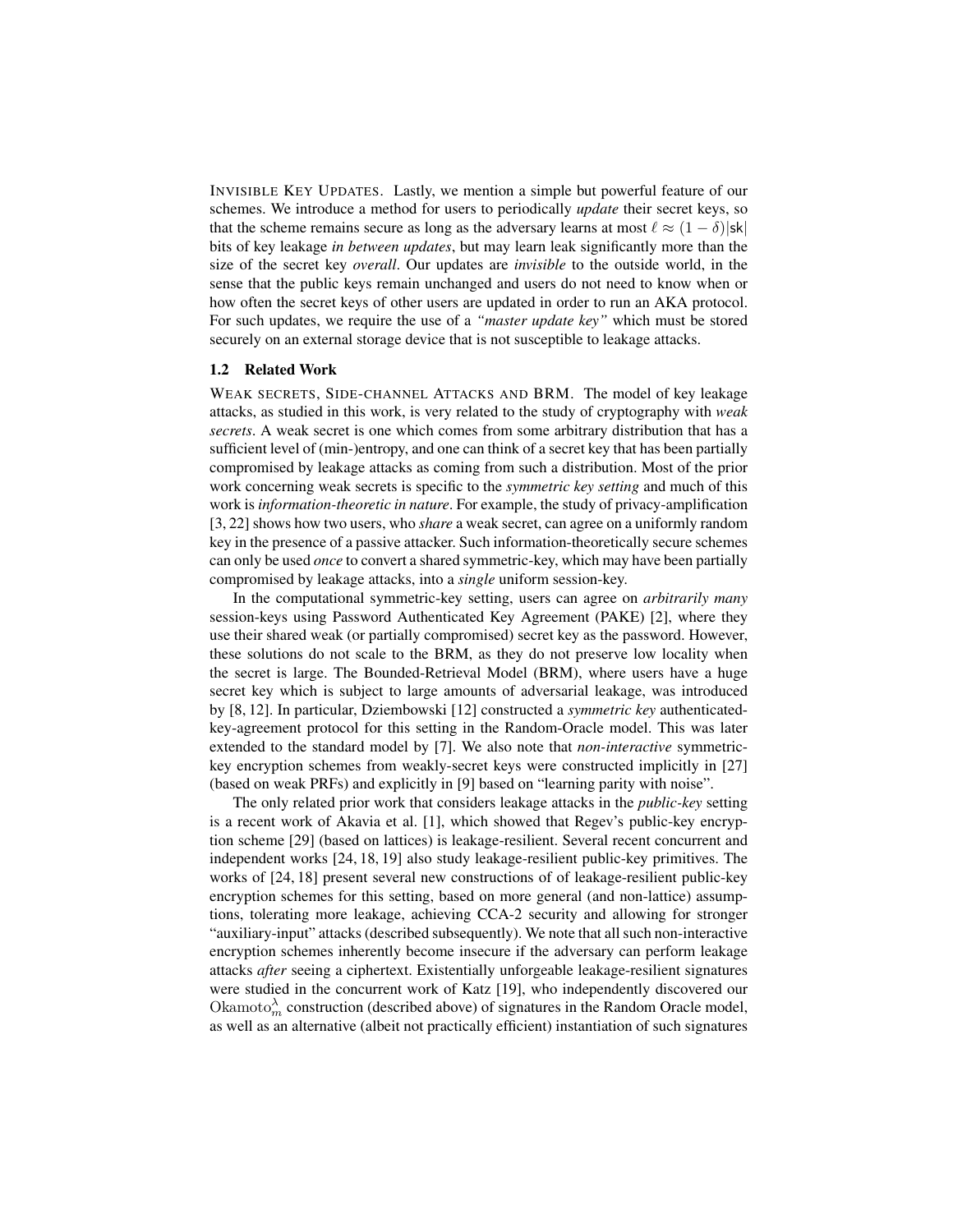in the standard model. None of the prior or concurrent works in the public-key setting extend to the Bounded Retrieval Model.

OTHER MODELS OF ADVERSARIAL KEY COMPROMISE. It is worth describing several related models for key compromise which differ from the one used in this work. One possibility is to restrict the *type* of information that the adversary can learn about the secret key. For example, a line of work called *exposure resilient cryptography* [5, 11] studies a restricted class of adversarial leakage functions, where the adversary gets a *subset of the bits* of the secret key. In this setting, one can secure keys against leakage generically, by encoding them using an *all-or-nothing transform (AONT)*. We note that many natural side-channel attacks (e.g. learning the hamming weight of the key) and most malware attacks are not captured by this model.

Another line of work, initiated by Micali and Reyzin [23] and studied further by Dziembowski and Pietrzak [13, 27], designs various symmetric-key primitives under the axiom that "only computation leaks information". In these works, each stage of computation is assumed to leak some arbitrary shrinking function of (only) the data it accesses, but the adversary can observe computation *continuously*, and can learn an unbounded amount of such information overall. In particular, this model can protect against an adversary that continuously perform side-channel attacks (such as DPA attacks), each of which leaks some partial information (only) about the "current" computation. On the other hand, the axiom that "only computation leaks information" does not seem to apply to many other natural attacks, such as the memory/microwave attacks or virtually all malware/virus attacks. A related model, where the adversary can learn the values on some subset of wires during the evaluation of a circuit, was studied by Ishai et al. [17].

Lastly, the recent works [9, 18] study *auxiliary input*, where the adversary can learn functions  $f$ (sk) of the secret key sk subject only to the constraint that such a function is *hard to invert*. This is a strictly stronger model than the one considered in this work, as such functions  $f$  can have output length larger than the size of the secret key and can reveal *all* of the statistical entropy of the key.

### 2 Preliminaries

ENTROPY AND PREDICTABILITY. We review the information-theoretic definition for entropy, along a new generalization useful for our paper.

**Definition 1.** *The* min-entropy *of a r. v. X is*  $\mathbf{H}_{\infty}(X) \stackrel{\text{def}}{=} -\log(\max_{x} \Pr[X = x]).$ 

We can rephrase the above definition in terms of predictors A. The min-entropy of a random variable X measures how well X can be predicted by the *best* predictor A, i.e.  $H_{\infty}(X) = -\log(\max_{A} Pr[A]) = X$ , where the max is taken over all predictors without any requirement on efficiency. The work of [10], offered a natural generalization of min-entropy, called the *(average) conditional min-entropy of* X *conditioned on*  $Z$ , which can be defined as measuring the maximum predictability of  $X$  by a predictor that is given the value  $Z$ . In this paper, we generalize the notion of conditional minentropy still further, to *interactive* predictors A, which participate in some *randomized experiment* E. We model experiments as interactions between A and a *challenger oracle*  $\mathcal{E}(\cdot)$  which can be randomized, stateful and interactive. We consider the predictability of X by an arbitrary predictor  $\mathcal{A}^{\mathcal{E}(\cdot)}$ .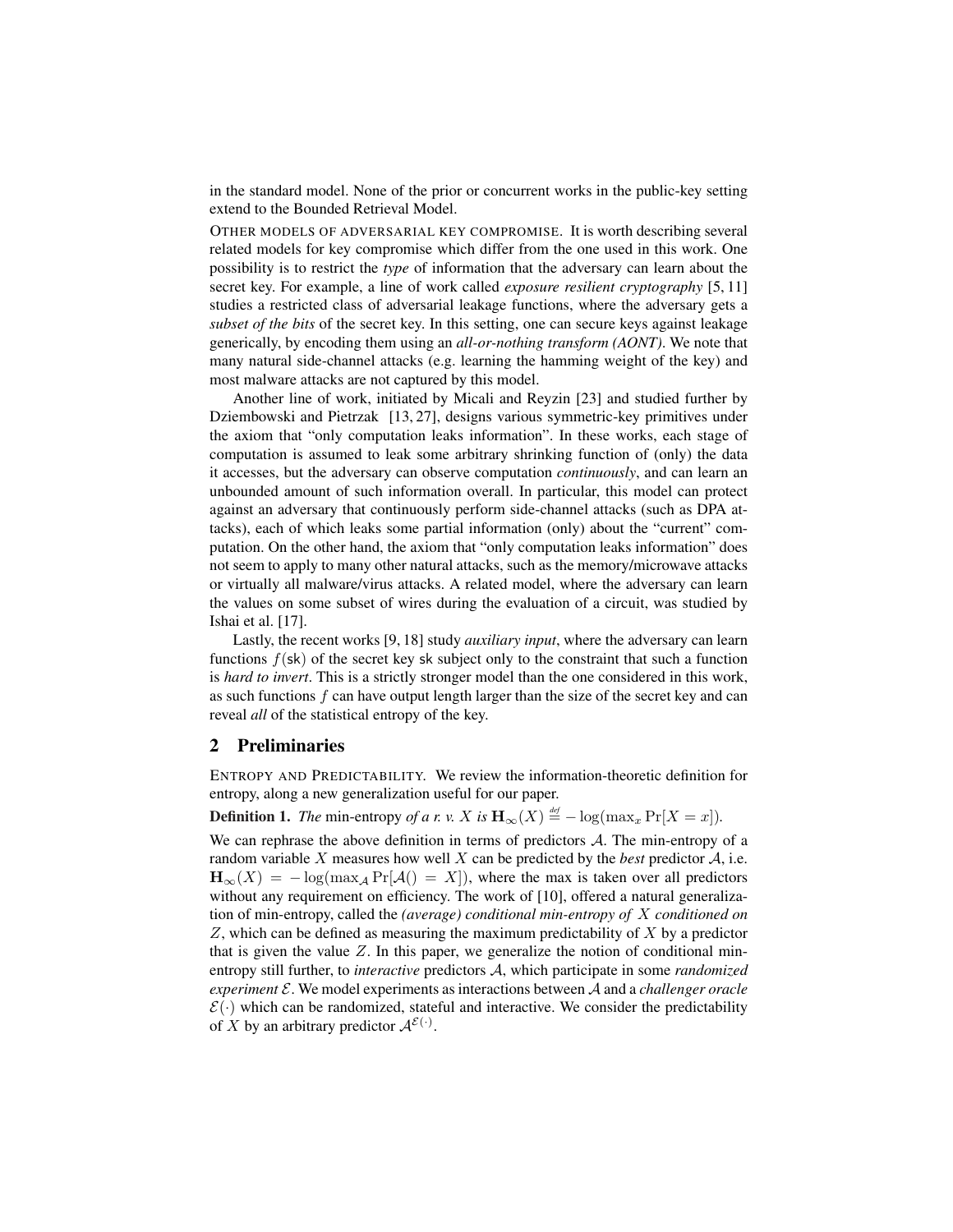Definition 2. *The* conditional min-entropy *of a random variable* X*, conditioned on the*  $\epsilon$ xperiment  $\mathcal E$  is  $\widetilde{\bf H}_\infty(X\,|\,\mathcal E)\stackrel{\rm def}{=} -\log(\max_\mathcal A \Pr[\mathcal A^{\mathcal E(\cdot)}()=X]).$  In the special case that E *is a non-interactive experiment which simply outputs a random variable* Z*, we abuse notation and write*  $\widetilde{\mathbf{H}}_{\infty}(X | Z)$  *to denote*  $\widetilde{\mathbf{H}}_{\infty}(X | \mathcal{E})$ *.* 

REVIEW OF Σ-PROTOCOLS. Let R be a relation consisting of *instance, witness* pairs  $(x, w)$  ∈ R and let  $L_R = \{x \mid \exists w, (x, w) \in R\}$  be the *language* of R. A ∑-protocol for R is a protocol between a PPT ITM prover  $\mathcal{P}(x, w)$  and a PPT ITM verifier  $\mathcal{V}(x)$ , which proceeds in three rounds with conversations  $(a, c, z)$  initiated by the prover. We require that a Σ-protocol satisfies *perfect completeness*, *special soundness*, and *Honest Verifier Zero Knowledge*. In the full version of the paper, we prove the following lemma.

**Lemma 1.** Let  $(\mathcal{P}, \mathcal{V})$  be an HVZK protocol for the relation  $\mathcal{R}$ , and let  $(X, W)$  be ran*dom variables over*  $\mathcal{R}$ *. Let*  $\mathcal{E}_1$  *be an arbitrary experiment in which*  $\mathcal{A}$  *is given*  $X$  *at the start of the experiment, and let*  $\mathcal{E}_2$  *be the same as*  $\mathcal{E}_1$ *, except that* A *is also given oracle access to*  $\mathcal{P}(X, W)$  *throughout the experiment. Then*  $\mathbf{H}_{\infty}(W|\mathcal{E}_2) = \mathbf{H}_{\infty}(W|\mathcal{E}_1)$ *.* 

PRIME-ORDERED GROUPS. We use the notation  $\mathcal{G}(1^{\lambda})$  to denote a group sampling algorithm which, on input  $1^{\lambda}$ , outputs a tuple  $\mathbb{G} = (p, G, g)$  where p is a prime, G is a (description of a) group of order  $p$ , and  $q$  is a generator of  $G$ . We will rely on the usual hardness assumptions: the discrete-logarithm (DL), computational Diffie-Hellman assumption (CDH) and decisional Diffie-Hellman (DDH) assumptions. We will also rely on the Gap Diffie-Hellman (GDH) assumption which state that for some groups, in which the DDH problem can be solved efficiently (for example using a bilinear map), the CDH problem is still hard.

# 3 Leakage Oracle

We model adversarial leakage attacks on a secret key sk, by giving the adversary access to a *leakage oracle*, which the adversary can (periodically) query to gain information about sk. This oracle is defined as follows.

**Definition 3.** A leakage oracle  $\mathcal{O}_{\mathsf{sk}}^{\lambda,\ell}(\cdot)$  *is parameterized by a secret key* sk, *a* leakage parameter ` *and a security parameter* λ*. A query to the oracle consists of a (description of)* leakage function  $h_i : \{0,1\}^* \to \{0,1\}^{\alpha_i}$ . The oracle  $\mathcal{O}_{\mathsf{sk}}^{\lambda,\ell}(\cdot)$  checks if the sum of  $\alpha_i$ , over all queries received so far, exceeds the leakage parameter  $\ell$  and ignores the *query if this is the case. Otherwise, the oracle computes the function*  $h_i$ (sk) *for at most*  $poly(\lambda)$  *steps. If the computation completes, the oracle responds with the output and, otherwise, it responds with the dummy value*  $1^{\alpha_i}$ *.* 

Since the cumulative output of leakage-oracle queries can be guessed with probability at least  $2^{-\ell}$ , the oracle can decrease the entropy of sk by at most  $\ell$  bits in any experiment.

**Lemma 2.** For any random variable SK, any experiment  $\mathcal{E}_1$ , let  $\mathcal{E}_2$  be the experiment *which is the same as*  $\mathcal{E}_1$ *, but also gives the predictor access to the leakage oracle*  $\mathcal{O}_{\mathsf{SK}}^{\lambda,\ell}(\cdot)$ *. Then*  $\widetilde{\mathbf{H}}_{\infty}(\mathsf{SK} \mid \mathcal{E}_2) \geq \widetilde{\mathbf{H}}_{\infty}(\mathsf{SK} \mid \mathcal{E}_1) - \ell$ *.*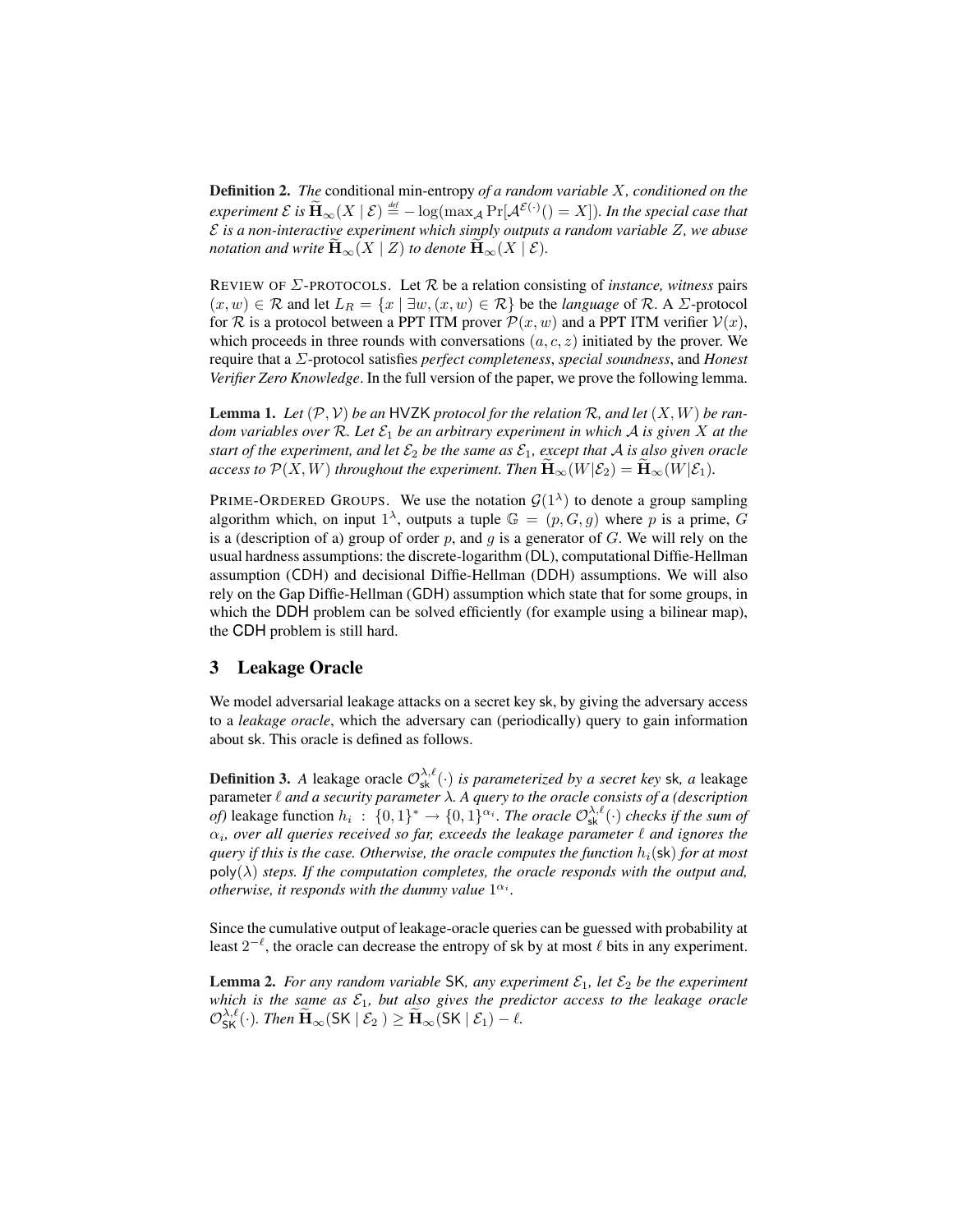# 4 Identification Schemes

#### 4.1 Definition

In an identification scheme, a prover attempts to prove its identity to a verifier. This proof should be convincing and non-transferable. More formally, an identification scheme consists of the four PPT algorithms (ParamGen, KeyGen,  $P, V$ ):

- params  $\leftarrow$  ParamGen(1 $\lambda$ ): Outputs the public parameters of the scheme, which are common to all users. These parameters are available as inputs to KeyGen,  $\mathcal{P}, \mathcal{V}$ , and we omit them from the descriptions.
- $(pk, help, sk) \leftarrow KeyGen():$  Outputs the public key pk, a helper help and a secret key sk. The value help is analyzed as a public key with respect to security (i.e. it need not be kept secret and is given to the adversary) but is thought of as a secret key for *usability* (i.e. it is not used by honest verifiers).<sup>1</sup>
- $P(\mathsf{pk}, \mathsf{help}, \mathsf{sk})$ ,  $V(\mathsf{pk})$ : These are the prover and verifier ITMs respectively. The verifier V outputs a judgement from one of  ${Accept, Reject}$  at the conclusion of a protocol execution.

We require that an ID scheme is *complete*, so that in an interaction  $\{\mathcal{P}(\mathsf{pk},\mathsf{sk})\rightleftharpoons \mathcal{V}(\mathsf{pk})\}$ between honest prover and honest verifier, the verifier *always accepts* the proof. We now formally define what it means for an ID scheme to be leakage resilient. As discussed, we will consider two separate security notions. The first notion, called *pre-impersonation leakage security*, is modeled by the attack game  $IDPRE<sub>\ell</sub><sup>λ</sup>(A)$  and only allows the adversary to submit leakage queries *prior to* an impersonation attack, but not during one. The second notion, called *anytime leakage security*, is modeled by the attack game IDANY<sub> $\ell$ </sub>( $\mathcal{A}$ ) where the adversary can perform leakage attacks adaptively at any point in time, even during an impersonation attack. The two attack games are defined below and only differ in the impersonation stage.

# $\mathsf{IDPRE}_\ell^\lambda(\mathcal{A}), \ \ \mathsf{IDANY}_\ell^\lambda(\mathcal{A})$

- **1. Key Stage:** Let params  $\leftarrow$  ParamGen $(1^{\lambda})$ ,  $(\mathsf{pk}, \mathsf{help}, \mathsf{sk})$   $\leftarrow$  KeyGen $()$  and give (params, pk, help) to  $A$ .
- **2. Test Stage:** The adversary  $\mathcal{A}^{\mathcal{O}_{\mathsf{sk}}^{\lambda,\ell}(\cdot),\mathcal{P}(\mathsf{pk},\mathsf{sk})}$  gets access to the leakage oracle  $\mathcal{O}_{\mathsf{sk}}^{\lambda,\ell}(\cdot)$  and to an honest prover  $\mathcal{P}(\mathsf{pk},\mathsf{sk})$ , modeled as an oracle that runs (arbitrarily many) proofs upon request.
- 3. Impersonation Stage: This stage is defined separately for the two games.
	- For IDPRE<sub> $\ell$ </sub><sup> $\setminus$ </sup> $(A)$ : The adversary *A loses* access to the all oracles and runs a protocol  ${A \rightleftharpoons V(\mathsf{pk})}$  with as an honest verifier.

For IDANY<sub> $\ell$ </sub><sup>(</sup> $\mathcal{A}$ ): The adversary  $\mathcal{A}^{\mathcal{O}_{sk}^{\lambda,\ell}(\cdot)}$  *maintains* access to the leakage oracle  $\mathcal{O}_{\rm sk}^{\lambda,\ell}(\cdot)$ , but *not* the prover oracle  $\mathcal{P}$ , and runs a protocol  $\{\mathcal{A}^{\mathcal{O}_{\rm sk}^{\lambda,\ell}(\cdot)} \rightleftharpoons \mathcal{V}(\mathsf{pk})\}$ with an honest verifier.

The *advantage* of an adversary A in the games  $IDPRE^{\lambda}_{\ell}(\mathcal{A})$ , IDANY $^{\lambda}_{\ell}(\mathcal{A})$  is the probability that the verifier  $V$  accepts in the impersonation stage.

 $<sup>1</sup>$  In some of our constructions, when sk is made intentionally huge, the size of help will become</sup> large as well, and thus it is important that this does *not* detract from the usability of the scheme by also increasing the size of the public key.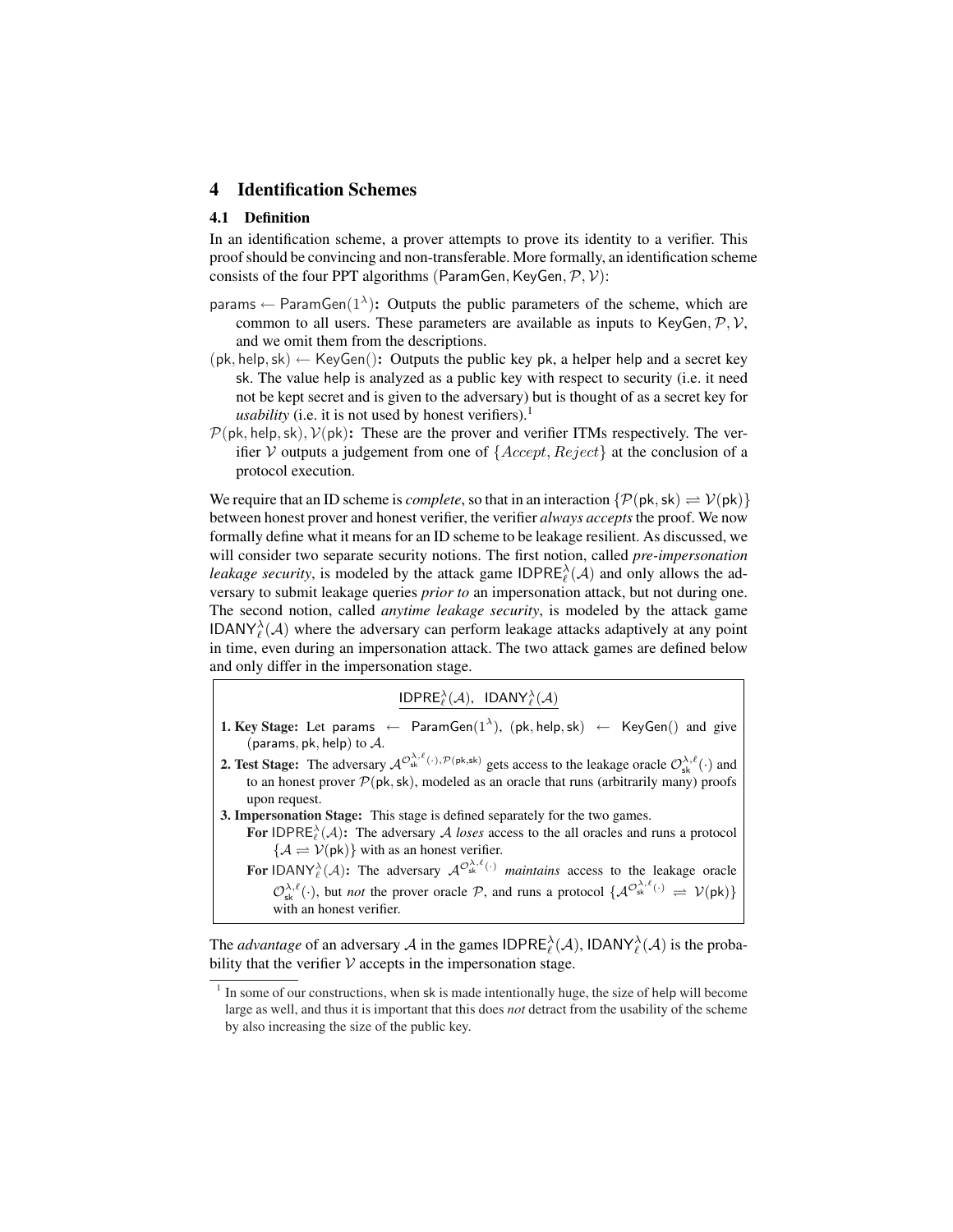**Definition 4.** Let  $(\text{KeyGen}, \mathcal{P}, \mathcal{V})$  *be an identification scheme with perfect completeness, parameterized by security parameter* λ*. We say that the scheme is* secure with pre-impersonation leakage  $\ell$  *if the advantage of any PPT adversary*  $\mathcal A$  *in the attack game*  $IDPRE<sub>\ell</sub><sup>λ</sup>(A)$  *is negligible in*  $\lambda$ *. We say that the scheme is secure with anytime* leakage  $\ell$  if the above also holds for the attack game  $\mathsf{IDANY}^\lambda_{\ell}(\mathcal{A})$ .

#### 4.2 Construction 1: Generalized Okamoto Scheme

ParamGen $(1^{\lambda})$ : Let  $(p,G,g) \leftarrow \mathcal{G}(1^{\lambda}), g_1, \ldots, g_m \leftarrow_R G$ . Set params =  $(p, G, g_1, \ldots, g_m)$ . Set params  $\equiv (p, G, g_1, \ldots, g_m)$ .<br>KeyGen(): Let sk =  $(x_1, \ldots, x_m) \leftarrow_R (\mathbb{Z}_p)^m$ , pk =  $\prod_{j=1}^m \{g_j\}^{x_j}$ . Output (pk,  $\perp$ , sk).  $P, V:$  The machines  $P, V$  run the following protocol: (1) P: Computes  $(a, \overline{y}) \leftarrow A()$  and sends a to V. A() : Let  $\overline{y} = (y_1, \ldots, y_m) \leftarrow_R (\mathbb{Z}_p)^m$ ,  $a = \prod_{j=1}^m g_j^{y_j}$ . Output  $(a, \overline{y})$ . (2) V: Choose  $c \leftarrow_R \mathbb{Z}_p$  and send c to  $\mathcal{P}$ . (3) P: Compute  $\overline{z} \leftarrow \mathbf{Z}_{\text{sk}}(c, \overline{y})$  and send  $\overline{z}$  to V.  $\mathbf{Z}_{\text{sk}}(c, \overline{y})$ : Compute  $z_j := y_j + cx_j$  for  $j = 1, \ldots, m$ , output  $\overline{z} := (z_1, \ldots, z_m)$ . **Ver**<sub>pk</sub> $(a, c, \overline{z})$ : Output *Accept* iff  $\prod_{j=1}^{m} g_j^{z_j} \stackrel{?}{=} a(\mathsf{pk})^c$ .

Fig. 1. The Okamoto $\lambda_n$  identification scheme.

We now show that the Okamoto identification scheme from [25] is secure against key leakage attacks. The standard Okamoto scheme is defined with respect to two generators. Here, we describe a generalized version of the Okamoto scheme with  $m$ generators. Since we will re-use the basic components of the scheme as buildingblocks for our more complicated schemes, we abstract away most of the computation of the scheme into the algorithms  $(A, Z, Ver)$  which are used by  $P, V$  to run the protocol as defined in Figure 1. To analyze the above scheme, we define the relation the protocol as defined in Figure 1. To analyze the above scheme, we define the relation  $\mathcal{R} = \{(\mathsf{pk}, \mathsf{sk}) | \mathsf{sk} = (x_1, \dots, x_m), \mathsf{pk} = \prod_{j=1}^m g_j^{x_j}\}.$  We will rely on only three properties of the relation  $R$  and the generalized Okamoto ID scheme, outlined in Lemma 3.

**Lemma 3.** The following three properties hold for the  $\mathrm{Okamoto}_{m}^{\lambda}$  ID scheme:

- *(1) The protocol*  $(\mathcal{P}, \mathcal{V})$  *is a*  $\Sigma$ -*protocol for the relation*  $\mathcal{R}$ *.*
- *(2) Denoting key pairs as random variables, we get*  $\mathbf{H}_{\infty}$  $(SK|PK) \geq (m-1) \log(p)$ *.*
- *(3) Under the discrete logarithm assumption, it is difficult to find a public key* pk *and two* different *secret keys*  $sk' \neq sk$  *for pk. In particular, for any PPT adversary* A*:*

$$
\Pr\left[\mathsf{sk}' \neq \mathsf{sk}\textit{ and } (\mathsf{pk},\mathsf{sk}'),(\mathsf{pk},\mathsf{sk}) \in \mathcal{R} \ \middle| \ \begin{gathered} (\mathsf{pk},\mathsf{sk},\mathsf{sk}') \leftarrow \mathcal{A}(\mathsf{params}) \\ \mathsf{params} \leftarrow \mathsf{ParamGen}(1^{\lambda}) \leq \mathrm{negl}(\lambda) \end{gathered} \right]
$$

.

Using the properties in the above lemma, we show that the Okamoto ID scheme is secure against key leakage attacks.

**Theorem 1.** Under the DL assumption,  $\text{Okamoto}_{m}^{\lambda}$  is a secure ID-scheme for pre*impersonation leakage of up to*  $\ell = (m-1)\log(p) - \lambda \geq (1-\frac{2}{m})|\textsf{sk}|$  *bits. It is secure* with anytime leakage of up to  $\ell' = \frac{1}{2}\ell$  bits.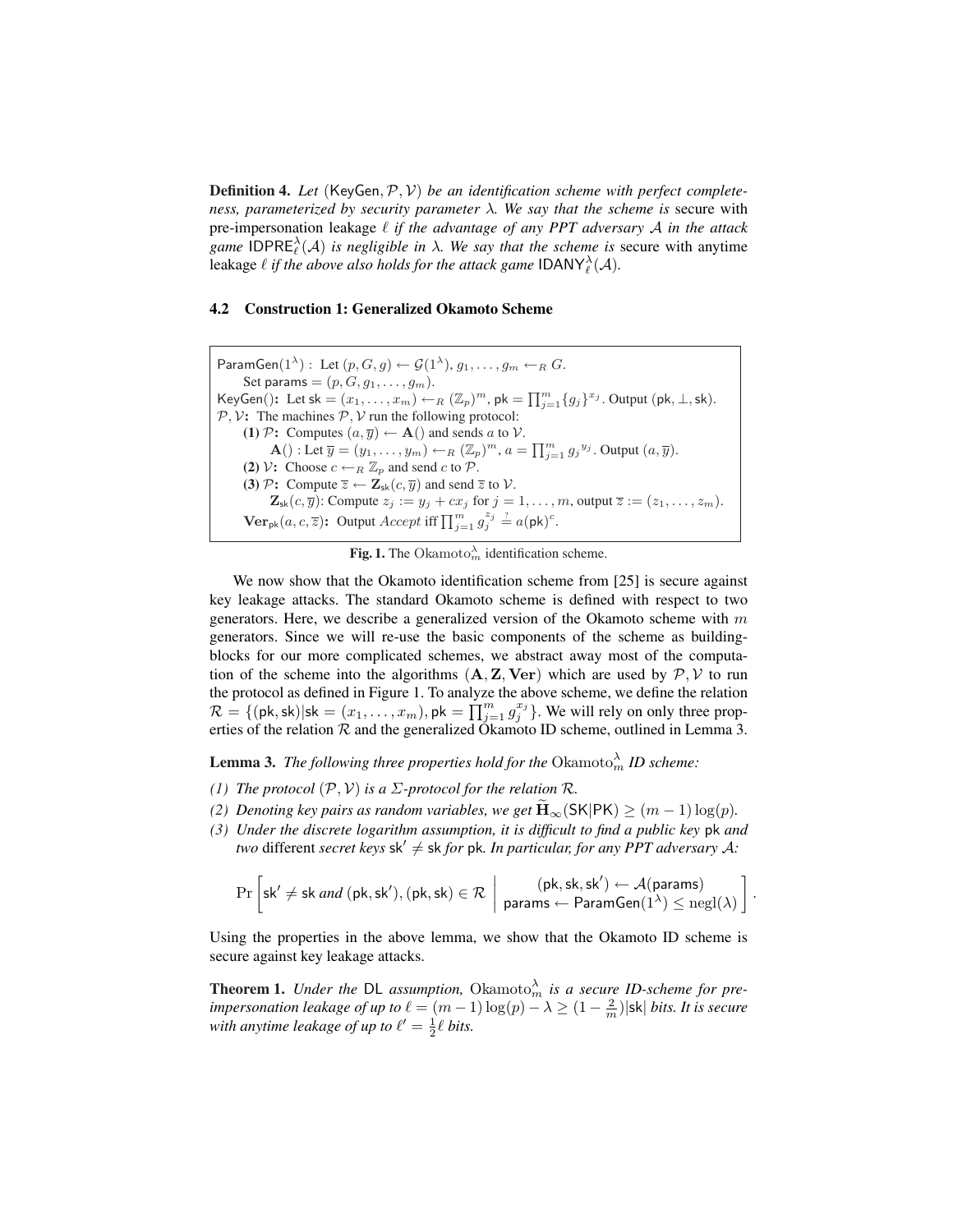*Proof Sketch.* Assume that there is an adversary A that has a non-negligible advantage in the pre-impersonation leakage attack game  $IDPRE<sub>\ell</sub><sup>^</sup>(A)$ . Then there is a reduction which, for randomly chosen params, finds two distinct secret keys sk, sk' for a single public-key pk (contradicting part (3) of Lemma 3). In particular, the reduction chooses a random (pk,sk) tuple and uses sk to simulate the leakage oracle, and the honest-prover oracle for the attacker  $A$  during the "test stage". Then, during the impersonation stage, the reduction runs A twice, with two randomly chosen challenges  $c, c'$  (using rewinding). There is a non-negligible probability that  $A$  produces two accepting conversations  $(a, c, z), (a, c', z')$  with  $c \neq c'$ . Using the special soundness property of the  $\Sigma$ -protocol, the reduction uses these two conversation to recover a secret key sk'.

We must now analyze the probability of  $sk = sk'$ . We think of the reduction as an experiment  $\mathcal{E}_0$  where  $\hat{\mathcal{A}}$  gets PK and access to the oracles  $\mathcal{O}_{SK}^{\lambda,\ell}(\cdot), \mathcal{P}(PK, SK)$ . Let  $\mathcal{E}_1$ be the same experiment as  $\mathcal{E}_0$ , except that the predictor does not get access to  $\mathcal{O}_{SK}^{\lambda,\ell}(\cdot)$ , and  $\mathcal{E}_2$  be the same as  $\mathcal{E}_1$  except that the predictor doesn't get access to  $\mathcal{P}(PK, SK)$ either (i.e. only gets PK). Then

$$
\widetilde{\mathbf{H}}_{\infty}(\mathsf{SK} \mid \mathcal{E}_{0}) \geq \widetilde{\mathbf{H}}_{\infty}(\mathsf{SK} \mid \mathcal{E}_{1}) - \ell
$$
\n
$$
\geq \widetilde{\mathbf{H}}_{\infty}(\mathsf{SK} \mid \mathcal{E}_{2}) - \ell = \widetilde{\mathbf{H}}_{\infty}(\mathsf{SK} \mid \mathsf{PK}) - \ell
$$
\n
$$
\geq (m-1)\log(p) - \ell \geq \lambda
$$

where the first inequality follows by Lemma 2, the second one by Lemma 1, and the last one by part (3) of Lemma 3. The probability of the reduction outputting  $sk' =$ sk is therefore upper bounded by  $2^{-\lambda}$  and hence, with non-negligible probability, the reduction produces two distinct secret keys sk  $\neq$  sk'.

For anytime leakage,  $A$  can make calls to the leakage oracle for  $\ell'$  bits *even* during the impersonation stage. Since the reduction runs the impersonation stage twice on different challenges (by rewinding  $A$ ), the reduction needs  $2\ell'$  bits of leakage. Therefore, we can only handle  $\ell' = \frac{1}{2}\ell$  bits of anytime leakage.

#### 4.3 Construction 2: Adding Flexibility Through Direct-Products

We now propose a construction of a leakage-resilient ID scheme with pre-impersonation security, that is suitable for the BRM setting. In particular, it is possible to increase the allowed leakage  $\ell$  arbitrarily without significantly affecting the communication and computation complexity, or even the size of the public key and public parameters. As we will see, some of the parameters in our construction are still sub-optimal, and we will get further efficiency gains in Section 4.4. However, the construction we present here is more natural and simpler to understand, and hence we present it first.

The main idea of our construction, is to run many copies of the Okamoto $_m^{\lambda}$  scheme in parallel. In particular, the secret key will be a database  $sk = (sk[1], \ldots, sk[n])$  where each  $sk[i]$  is a secret key for the underlying generalized Okamoto scheme, and defines a corresponding public key pk $[i]$ . During key generation, the prover also chooses a key pair (verk, sigk) for a signature scheme and computes signatures  $\sigma[i]$  for each public key pk[i] and sets the helper string to help =  $(\sigma[1], \ldots, \sigma[n])$  (after which point sigk is never used again and deleted from memory). We could then define a four-round protocol, where the verifier begins by giving t random indices  $(r_1, \ldots, r_t) \in [n]^t$  to the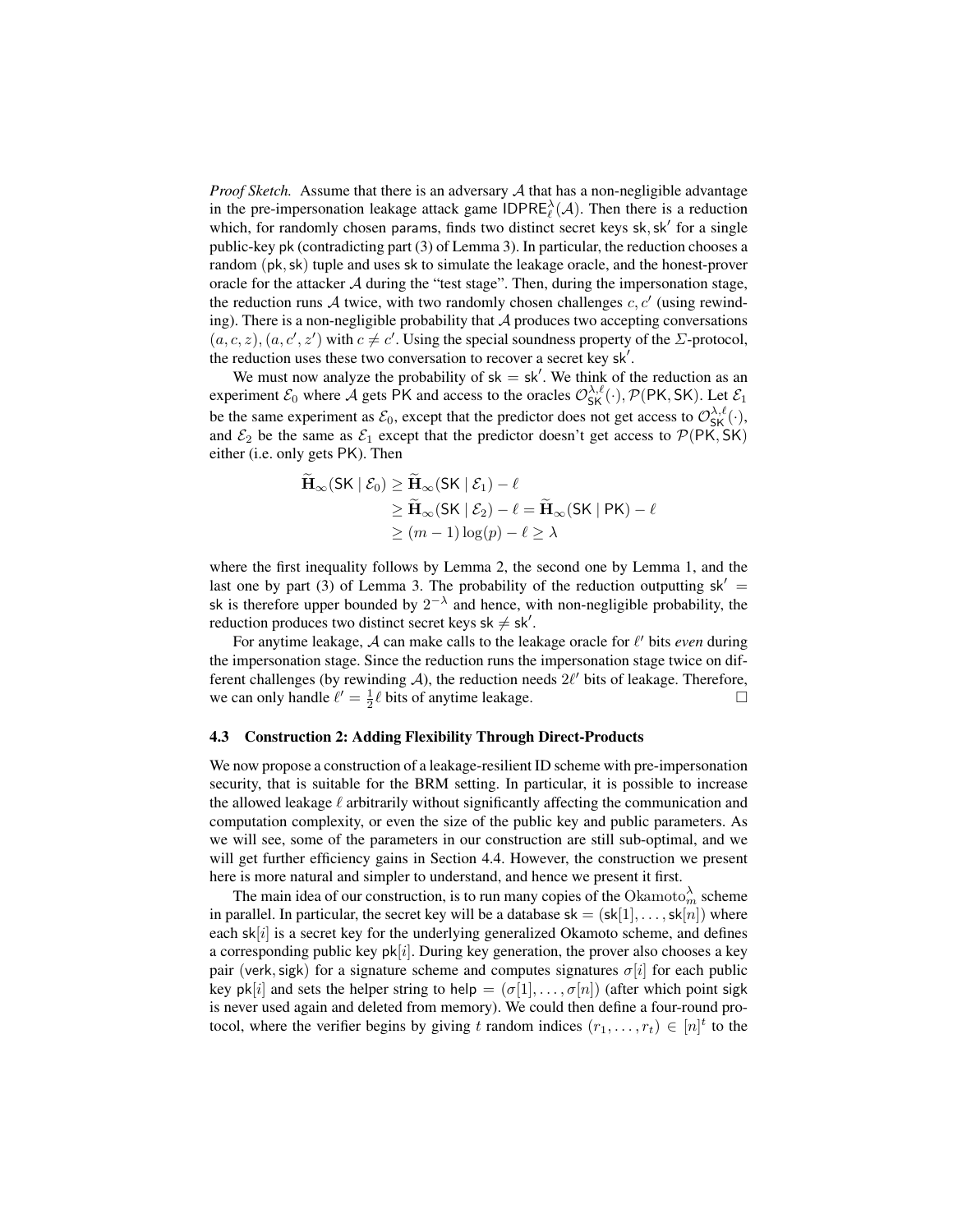ParamGen $(1^{\lambda})$ : Let  $(p, G, g) \leftarrow \mathcal{G}(1^{\lambda}), g_1, \ldots, g_m \leftarrow_R G$ . Set params =  $(p, G, g_1, \ldots, g_m)$ . KeyGen(): Choose (verk, sigk)  $\leftarrow$  SigKeyGen( $1^{\lambda}$ ) and set pk = verk. For  $i = 1, ..., n$  set:  $(\mathsf{sk}[i], \mathsf{pk}[i]) \leftarrow \mathbf{Gen}(), \sigma[i] = \mathsf{Sign}_{\mathsf{size}}(i||\mathsf{pk}[i]).$ Set sk = (sk[1],  $\dots$ , sk[n]), help = ( $\sigma$ [1],  $\dots$ ,  $\sigma$ [n]). Output (pk,sk, help). †  $P, V:$  The machines  $P, V$  run the following protocol: (1) P: For  $i = 1, \ldots, t$ : choose  $(a_i, \overline{y}_i) \leftarrow \mathbf{A}()$ . Send  $(a_1, \ldots, a_t)$  to  $\mathcal{V}$ . (2) V: Choose t indices  $(r_1, \ldots, r_t) \leftarrow_R [n]^t$ , and  $c^* \leftarrow_R \mathbb{Z}_p$ . Send the challenge  $c = (r_1, \ldots, r_t, c^*)$  to  $P$ . (3) P: For  $i = 1, \ldots, t$ : set  $pk_i = pk[r_i], \sigma_i = \sigma[r_i], \overline{z}_i = \mathbf{Z}_{sk[r_i]}(c^*, \overline{y}_i)$  and send  $(\mathsf{pk}_i, \sigma_i, \overline{z}_i)$  to  $\mathcal{V}$ .  $V$  accepts iff, for  $i = 1, \ldots, t$ : (I) The conversation  $(a_i, c^*, \overline{z}_i)$  is accepting for  $pk_i$ . That is,  $Ver_{pk_i}(a_i, c^*, \overline{z}_i) \stackrel{?}{=}$ Accept. (II) The signatures  $\sigma_i$  for  $r_i||\mathsf{pk}_i$  verify under pk. That is  $\mathsf{SigVer}_{\mathsf{pk}}(r_i||\mathsf{pk}_i, \sigma_i) \stackrel{?}{=}$ Accept. <sup>†</sup> Note that the values  $pk[i]$  can be easily computed from  $sk[i]$  and thus need not be stored separately.

**Fig. 2.** The Dir $\text{Prod}_{n,m,t}^{\lambda}$  identification scheme.

prover. Then the prover and verifier then execute t independent copies of Okamoto $\lambda_m^{\lambda}$ (in parallel) for the public keys  $pk[r_1], \ldots, pk[r_t]$ , which the prover sends to the verifier along with their signatures  $\sigma[r_i]$ . Our actual construction is a three-round scheme where the indices  $r_1, \ldots, r_t$  are sent by the verifier with the challenge and we rely on the fact that the first messages a of the generalized Okamoto scheme does not depend on the public key pk.

To analyze the security of the scheme, we notice that, in a pre-impersonation attack, the adversary's queries to the leakage oracle must be independent of the indices  $r_1, \ldots, r_t$ . In the full version, we show that, if sk has a significant amount of entropy at the beginning of the impersonation stage, then the random tuple  $(\text{sk}[r_1], \ldots, \text{sk}[r_t])$ will *preserve* some significant amount of this entropy as well. This analysis is based on thinking of the tuples  $(\text{sk}[r_1], \ldots, \text{sk}[r_t])$  as positions in an (exponentially) long *direct-product encoding* of sk. Such codes were defined and analyzed in [16], where it is shown that they are "approximately-list decodable". We show that this property implies entropy preservation in our sense. Our security analysis then relies on the fact that, if an adversarial prover can complete a proof on the challenge  $r_1, \ldots, r_t$ , then it must *know* the values  $(\text{sk}[r_1], \ldots, \text{sk}[r_t])$  in their entirety, which is unlikely by our entropy argument.

We note that, although our discussion seems quite general, it is not clear that the main idea of our construction (taking direct products) would imply a general a compiler which converts an ID scheme with pre-impersonation leakage  $\ell$  into one with "amplified" pre-impersonation leakage  $\ell' \gg \ell$ . Indeed, our argument is (crucially) information theoretic in the sense that we show that a random subset of secret keys still has (information theoretic) entropy after the adversary gets some key leakage. To translate this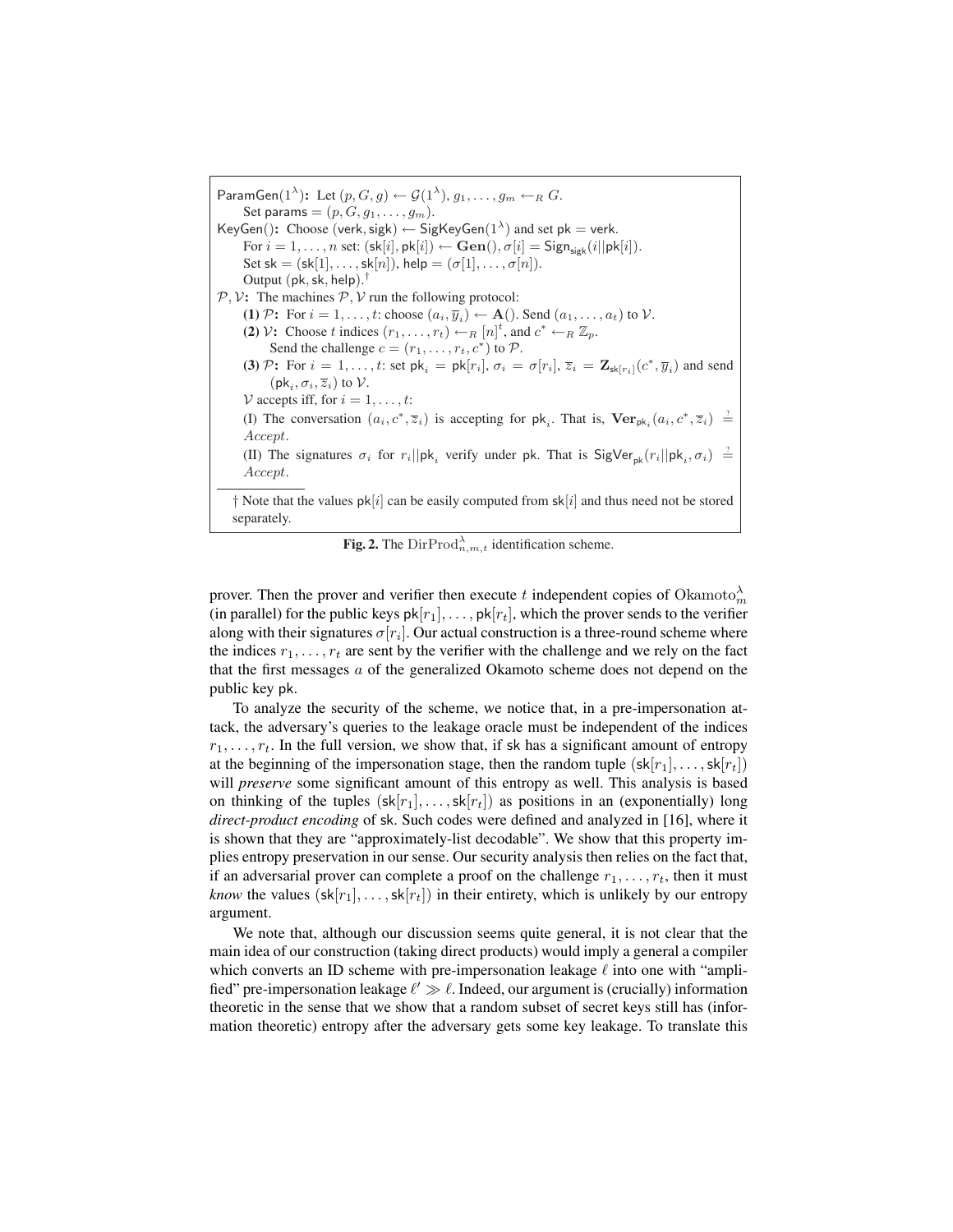into a more general argument, we would need to somehow simulate an  $\ell'$  bit leakage oracle for the entire key sk by accessing (many)  $\ell$ -bit leakage oracles for the individual keys  $sk[i]$ , which does not seem possible.

We present our construction, called  $DirProd^{\lambda}_{n,m,t}$  in Figure 2. The presentation is based on the algorithms (Gen, A, Z, Ver) where Gen is the key generation algorithm for the underlying Okamoto scheme, and  $(A, Z, Ver)$  are the algorithms used by the prover and verifier as defined in Figure 1.

Theorem 2. *Assuming that* (SigKeyGen, Sign, SigVer) *is an existentially secure signature scheme under chosen message attacks, and assuming the hardness of* DL*, the*  $\mathit{construction}$   $\mathrm{DirProd}^{\lambda}_{n,m,t}$  *is a secure ID-scheme for pre-impersonation leakage of up to*  $\ell = (1 - \delta)nm \log(p) = (1 - \delta) |\mathsf{sk}|$  *bits where*  $\delta = \frac{1}{m} (1 + \frac{\log(n)}{\lambda} + \frac{4}{n}) + \frac{2\lambda}{t}$  *which*  $approaches \frac{1}{m} + O(\lambda/t)$ .

#### 4.4 Construction 3: Saving Communication using Compressed Direct-Products

ParamGen $(1^{\lambda})$ : Choose  $(p, G, g) \leftarrow \mathcal{G}(1^{\lambda}), (g_1, \ldots, g_m, u) \leftarrow_R G^{m+1}$ . Set params  $=(p, G, g_1, \ldots, g_m, u)$ . KeyGen(): Choose  $s \leftarrow_R \mathbb{Z}_p$  and set  $pk = v = u^s$ . Choose  $(\mathsf{pk}[i], \mathsf{sk}[i]) \leftarrow_R \mathbf{Gen}()$  and set  $\sigma[i] = (H(i)\mathsf{pk}[i])^s$  for  $i \in \{1, \ldots, n\}$ .<sup>†</sup> Set sk = (sk[1], ..., sk[n]), help = ( $\sigma$ [1], ...,  $\sigma$ [n]). Output (pk, sk, help).  $P, V:$  The machines  $P, V$  run the following protocol: (1) P: Choose  $(a, \overline{y}) \leftarrow A()$  and send a to V. (2) V: Choose t indices  $(r_1, \ldots, r_t) \leftarrow_R [n]^t$ , and  $(c^*, e) \leftarrow_R (\mathbb{Z}_p)^2$ . Send the challenge  $c = (r_1, \ldots, r_t, e, c^*)$  to  $\mathcal{P}.^{\ddagger}$ Send the challenge  $c = (r_1, ..., r_t, e, c')$  to  $P$ .<br>
(3)  $P$ : Compute sk<sup>\*</sup> =  $(x_1^*, ..., x_m^*)$  where  $\{x_j^* = \sum_{i=1}^t (x_j[r_i])e^{i-1}\}$  $j \in \{1, ..., t\}$ Set  $pk^* = \prod_{i=1}^t pk[r_i]^{(e^{i-1})}, \sigma^* = \prod_{i=1}^t \sigma[r_i]^{(e^{i-1})}, \bar{z} = \mathbf{Z}_{sk^*}(c^*, \bar{y}).$ Send  $(\mathsf{pk}^*, \sigma^*, \overline{z})$  to  $\mathcal{V}$ .  $V$  accepts iff: (I) The conversation  $(a, c^*, \overline{z})$  is accepting for  $pk^*$ . That is,  $\textbf{Ver}_{pk^*}(a, c^*, \overline{z}) = Accept.$ (II) The value  $(u, v, (\mathbf{p}k^* \prod_{i=1}^t H(r_i)^{e^{i-1}}), \sigma^*)$  is a DDH tuple. † Recall that we write  $\mathsf{sk}[i] = (x_1[i], \dots, x_m[i]) \in \mathbb{Z}_p^m$ . ‡As stated, the challenge size is  $t \log(n)$  which dominates the remaining communication. In the Random Oracle model, we can compress the challenge to a  $\lambda$  bit value, which is then expanded into the full challenge using the Random Oracle. This version matches the parameters claimed in Table 1.

**Fig. 3.** The CompDirProd $_{n,m,t}^{\lambda}$  identification scheme.

As we saw, Construction 2 gives us flexibility, in the sense that we can increase the parameter n to allow for arbitrarily large leakage  $\ell$ , without (significantly) affecting the size of the public key, the computation or the communication complexity. Unfortunately, even though these factors do not depend on  $n$ , the communication of the scheme is fairly large since it uses  $t = O(\lambda)$  copies of the underlying Okamoto scheme. In fact, just having the prover send t public keys  $pk[r_1], \ldots, pk[r_t]$  to the verifier in construction 2 already takes the communication complexity to  $O(\lambda^2)$ , which may be prohibitive. As we will see later, large communication complexity of the ID schemes will translate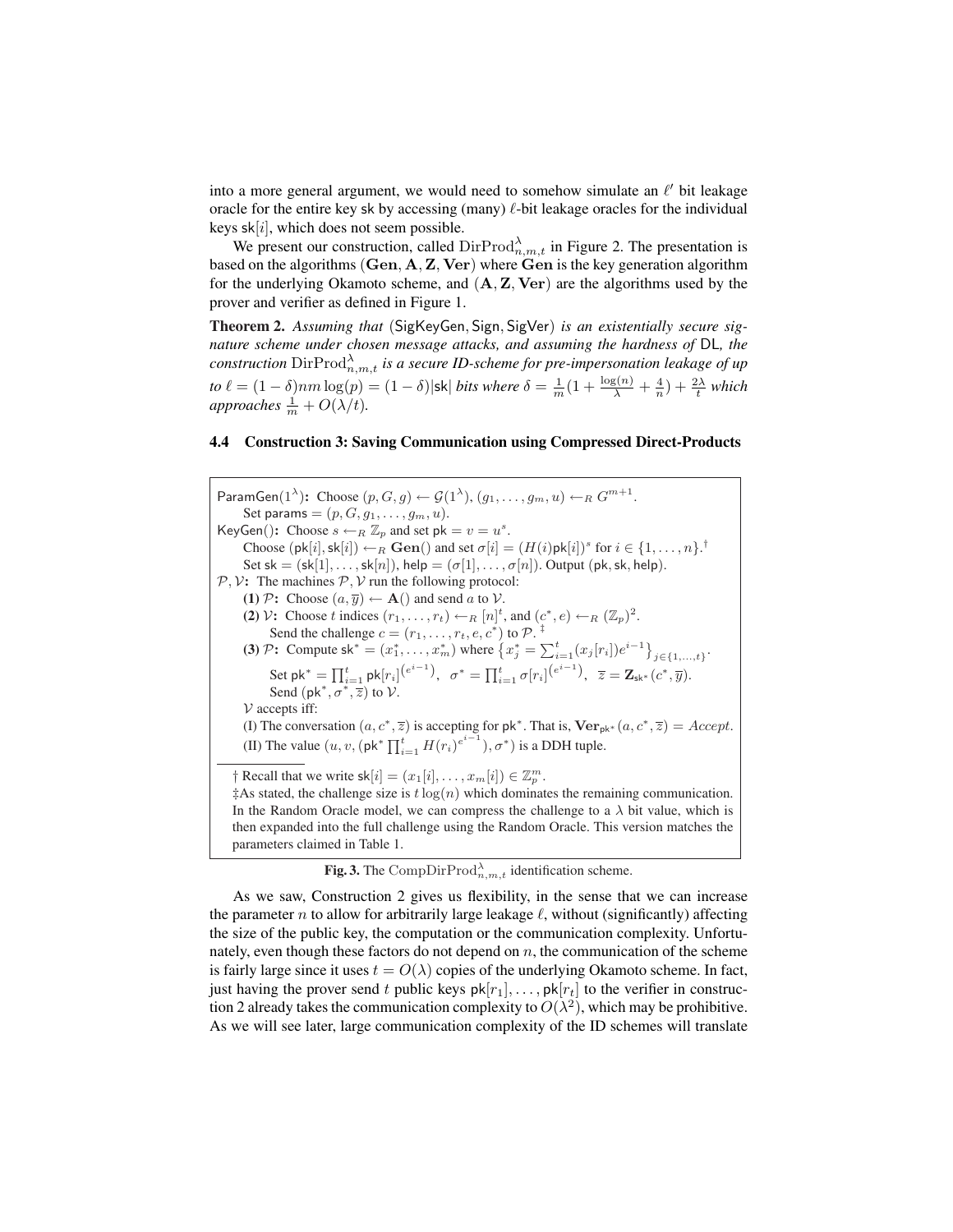into long Fiat-Shamir signatures and, therefore, large communication complexity in our final authenticated key agreement protocols.

In this section, we show how to reduce the communication complexity of the ID scheme significantly. As in Construction 2, the secret key  $sk = (sk[1], \ldots, sk[n])$  is a (possibly huge) database of keys  $sk[i]$  for the underlying generalized Okamoto scheme, and the verifier selects a random set of  $t$  indices which define a set of  $t$  secret keys  $sk[r_1], \ldots, sk[r_t]$  used by the protocol execution. However, instead of running parallel versions of the Okamoto $\lambda_n$  scheme for these keys individually, the prover now *compresses* them into a *single secret key* sk<sup>∗</sup> and then runs a *single copy* of the Okamoto scheme for the corresponding public key pk<sup>∗</sup> , which the prover sends to the verifier. The two important properties of this compression are: (1) it must be entropy preserving, in the sense that sk<sup>∗</sup> should be (information theoretically) unpredictable, assuming that there is sufficient entropy spread-out over the entire database sk and (2) the public key pk<sup>\*</sup> for the secret key sk<sup>\*</sup> can be computed from pk $[r_1], \ldots, p$ k $[r_t]$  alone, so that the values pk<sup>∗</sup> do not decrease the entropy of the database sk.

Our compression function is based on the *Reed-Solomon Error-Correcting Code*. In particular, the verifier chooses a random value  $e \in \mathbb{Z}_p$ , and the prover compresses the t secret keys  $\{sk[r_i]=(x_1[r_i],\ldots,x_m[r_i])\}_{i\in\{1,\ldots,t\}}$  into a single key sk\* =  $(x_1^*,\ldots,x_m^*)$ , where  $x_j^* = \sum_{i=1}^{t} (x_j[r_i])e^{(i-1)}$  is the *e*-th position in the Reed-Solomon encoding of the value  $(x_j [r_1], \ldots, x_j [r_t])$ . In the full version of this paper, we show that this compression function is entropy preserving. The corresponding public key pk<sup>∗</sup> for sk<sup>∗</sup> is just  $pk^* = \prod_{i=1}^{t} (pk[r_i])^{(e^{i-1})}$ , which is easy to compute from the individual keys  $pk[r_i]$ . Thus it satisfies the two properties we required.

Of course, there is one crucial problem we have not yet addressed: how does an honest verifier check that the compressed public key pk<sup>∗</sup> given by the prover is indeed the right one (i.e. corresponds to the correct combination of  $pk[r_1], \ldots, pk[r_t]$  using e as requested)? We can no longer use signatures, as in construction 2, since the number of possibilities for pk<sup>∗</sup> is exponential. Instead, we use a modification of the BLS signature scheme ([4]) to compute "helper values"  $\sigma[i]$ , which can be efficiently combined into a short "authenticator"  $\sigma^*$ . The authenticator  $\sigma^*$  essentially ensures that the adversary sends the correct public key pk<sup>\*</sup>. We present our construction, in Figure 3. The presentation is based on the algorithms  $(Gen, A, Z, Ver)$  for the underlying generalized Okamoto scheme (see Figure 1). In addition, our construction relies on a hash function H modeled as a random oracle. The security of the scheme is formalized in Theorem 3. The proof appears in the full version of this paper, and requires a careful analysis, combining the authentication properties of the modified BLS signatures with the rewinding strategy for the Okamoto scheme.

**Theorem 3.** *Under the* GDH *assumption, the*  $\mathrm{CompDirProd}_{n,m,t}^{\lambda}$  *scheme is a secure ID-scheme in the Random Oracle model, with pre-impersonation leakage of up to*  $\ell =$  $(1 - \delta)$ nm  $\log(p) = (1 - \delta)$ |sk| *bits where*  $\delta = \frac{1}{m}(1 + \frac{\log(n)}{\lambda} + \frac{10}{n}) + \frac{6\lambda}{t}$  which *approaches*  $\frac{1}{m} + O(\lambda/t)$ .

## 5 Existentially and Entropically Unforgeable Signatures

We now look at leakage-resilient signatures, where the adversary can (periodically) query a leakage oracle for up to  $\ell$  bits of information about the secret key. Unfortu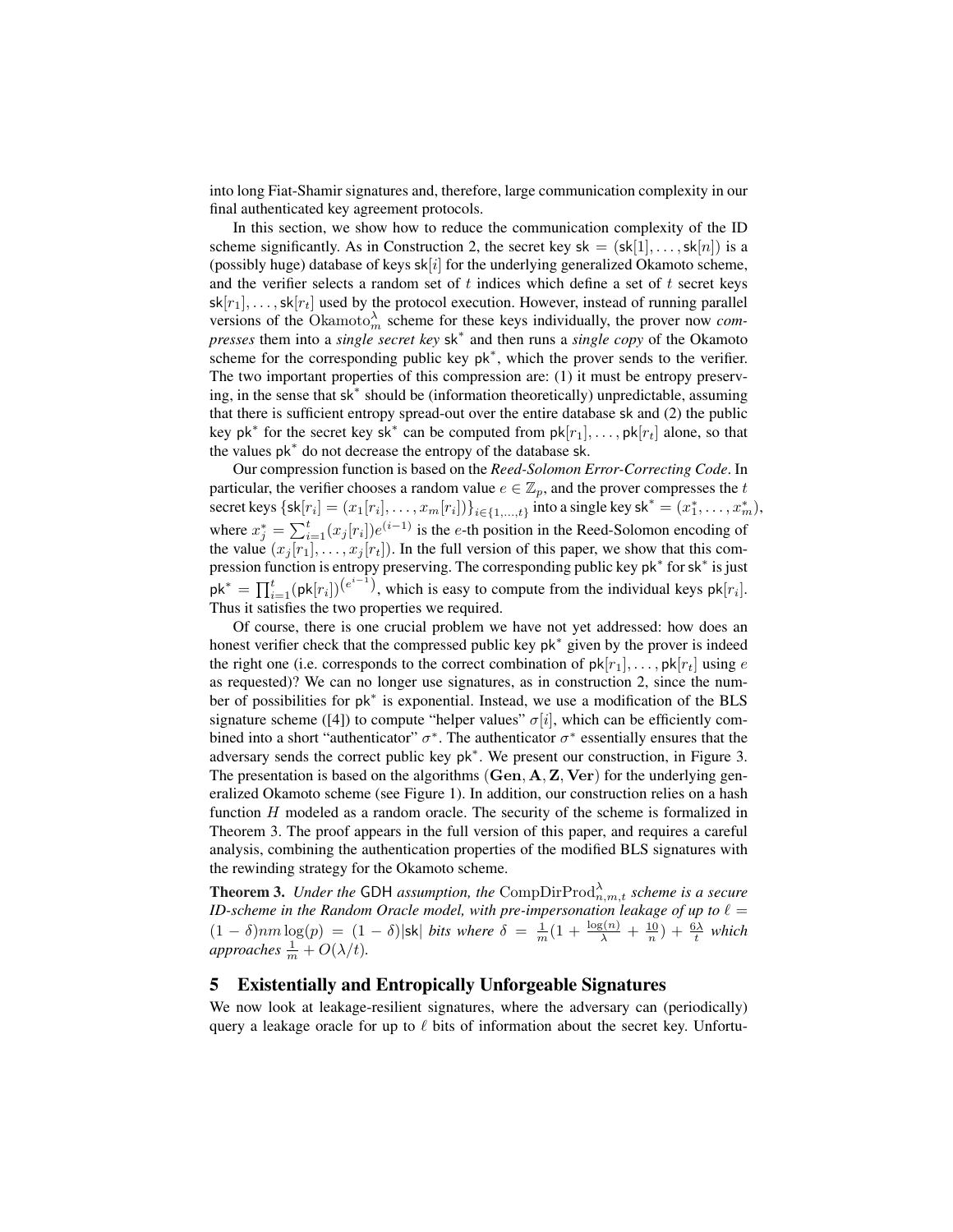nately, if  $\ell$  is larger than the size of a single signature, it is clear that we cannot achieve the standard notion of *existential unforgeability* as the attacker can simply choose to learn the a signature of some message  $m$  as its leakage function. Therefore, to construct meaningful signature schemes in the BRM, we also define a new (weaker) security notion called *entropic unforgeability*, where an attacker should be unable to forge messages which are chosen from some distribution of significant entropy and given to the adversary only *after* the leakage attack. To further strengthen the attack game we let the forger select this distribution. This notion is useful since, in many practical scenarios, an attacker must be able to forge signatures for messages that are somehow beyond her control, in order to damage the security of the system.

A signature scheme consists of four algorithms: (ParamGen, KeyGen, Sign, Verify). To capture entropic unforgeability, we separate the attacker into two parts  $\mathcal{A} = (\mathcal{A}_1, \mathcal{A}_2)$ , where  $A_1$  runs during the first stage of the attack, with access to a leakage oracle and signing oracle. Once this stage is done,  $A_1$  can output an arbitrary hint for  $A_2$ , who then attempts to forge the signature of some message while having access *only* to the signing oracle. The formal definition of the *unforgeability attack game*  $EUG<sub>\ell</sub><sup>\lambda</sup>$  appears in Figure 4. We use  $\mathcal{S}_{\text{sigk}}(\cdot)$  to denote the *signing oracle*, which, on input  $m \in \{0,1\}^*$ , outputs  $\sigma = \text{Sign}_{\text{sigk},\text{help}}(m)$ . We define the advantage of forger  $\mathcal{A} = (\mathcal{A}_1, \mathcal{A}_2)$  to be the probability that Verify<sub>verk</sub> $(m, \sigma) = Accept$  and that the signing oracle was never queried with m. For entropic security, we also require that the output message m is chosen sufficiently randomly by  $A_2$ , so that it could not have been predicted by  $A_1$ .

# EUG $_{\ell}^{\lambda}$

**Initialization:** The challenger selects (verk, help, sigk)  $\leftarrow$  KeyGen $(1^{\lambda})$  and gives verk to the forger  $A_1$ . **Signing & Leakage Queries:** Adversary  $\mathcal{A}_1^{\mathcal{O}_{sk}^{\lambda,\ell}(\cdot),\mathcal{S}_{sigk}(\cdot)}$  is given access to the signing oracle  $S_{\text{sigk}}(\cdot)$  and leakage oracle  $\mathcal{O}_{\text{sk}}^{\lambda,\ell}(\cdot)$  and outputs an arbitrary hint  $v \in \{0,1\}^*$ .

**Post-Leakage:** Adversary  $A_2^{\mathcal{S}_{\text{sigk}}(\cdot)}$  is given the hint v and access to (only) the signing oracle  $\mathcal{S}_{\text{site}}(\cdot)$ . We parse the output of  $\mathcal{A}_2$  as a message, signature pair  $(m, \sigma)$ .

Fig. 4. Entropic/Existential Unforgeability Attack Game

**Definition 5.** For an adversary  $A = (A_1, A_2)$ , let View<sub> $A_1$ </sub> be a random variable de*scribing the view of* A<sup>1</sup> *including its random coins and signing-oracle/leakage-oracle* responses.<sup>2</sup> Let  $\mathsf{MSG}_{\mathcal{A}_2}$  be the random variable describing the message output by  $\mathcal{A}_2$  in  $\mathsf{EUG}_\ell^\lambda$ . We say that an adversary  $\mathcal{A} = (\mathcal{A}_1, \mathcal{A}_2)$  is entropic if  $\widetilde{\mathbf{H}}_\infty(\mathsf{MSG}_{\mathcal{A}_2}|\mathsf{View}_{\mathcal{A}_1}) \geq 0$ λ *for security parameter* λ*. We say that a signature scheme* (KeyGen, Verify, Sign) *is* existentially unforgeable *with leakage*  $\ell$  *if the advantage of any PPT adversary*  $A = (A_1, A_2)$  *in the game*  $EUG_k^{\lambda}(\mathcal{A})$  *is negligible in*  $\lambda$ *. We say that the signature scheme is* entropically unforgeable *with leakage*  $\ell$  *if the above only holds for* entropic *adversaries.*

We use the Fiat-Shamir heuristic [14] to construct entropically (resp. existentially) unforgeable signature schemes secure against  $\ell$  bits of key leakage, from ID schemes

 $2$  In the Random Oracle Model, this also includes responses to Random Oracle queries.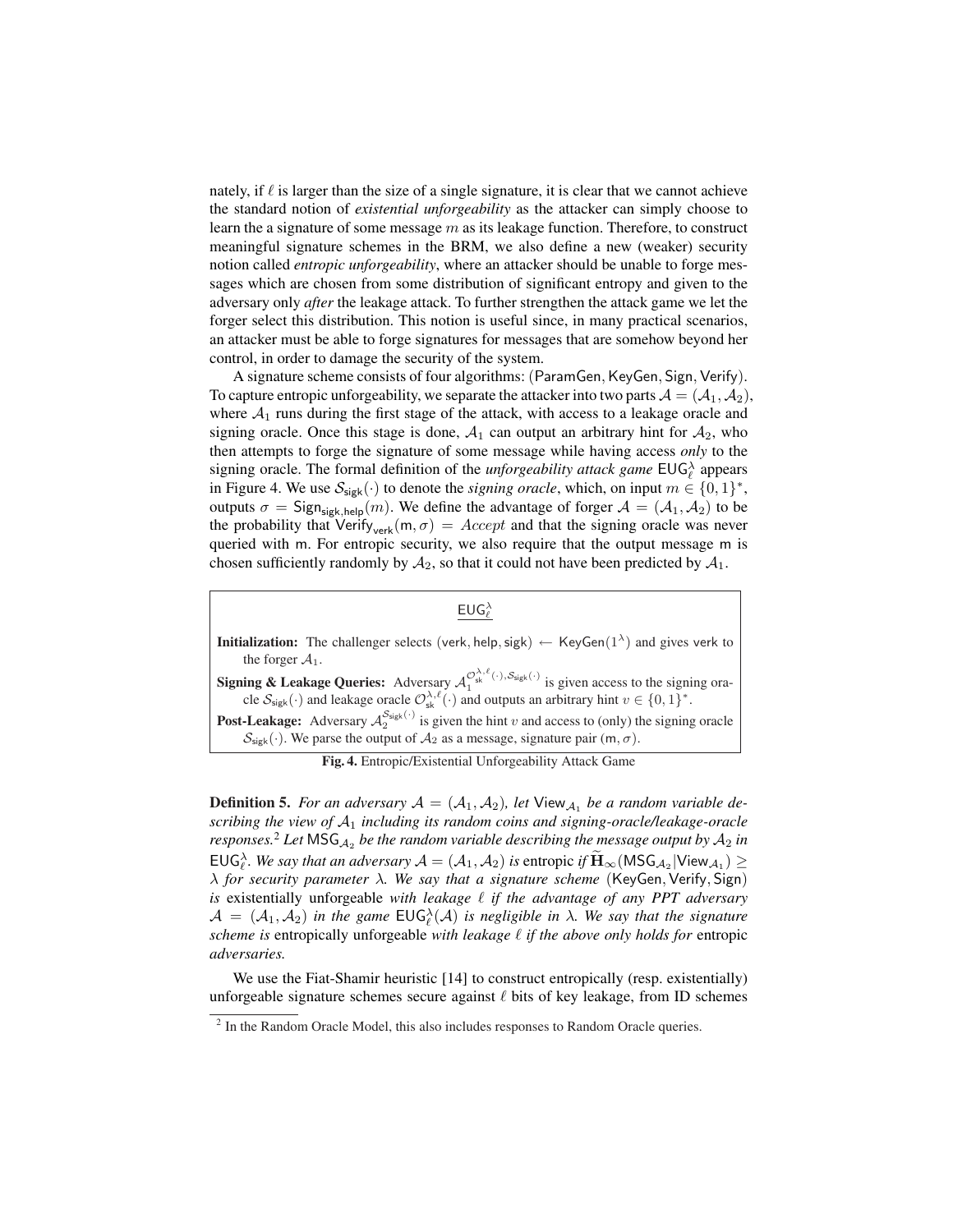secure against pre-impersonation (resp. anytime) leakage of  $\ell$  bits. Recall that, for a three round ID scheme with flows  $(a, c, z)$ , the Fiat-Shamir signature scheme defines a signature of a message m to be  $(a, z)$  such that the conversation  $(a, H(a||m), z)$  is accepting. Here  $H(\cdot)$  is hash function modeled as a Random Oracle.

Theorem 4. *Let* ID *by a public coins ID scheme consisting of three rounds of interaction and let* Sig *be the signature scheme produced by the Fiat-Shamir heuristic applied to*  $|D \cdot (1)$  If  $|D \cdot (1)$  *allows pre-impersonation leakage*  $\ell$ , *then* Sig *is entropically unforgeable with leakage* `*. (2) If* ID *allows anytime leakage* `*, then* Sig *is existentially unforgeable with leakage*  $\ell$ *.* 

CONCRETE SCHEMES: Combining this theorem with the Okamoto $\lambda_n$  identification scheme, analyzed in Theorem 1, we obtain a (I) leakage-resilient existentially unforgeable signature scheme where  $\ell$  approaches up to half the size of the secret key (and signature) and a (II) leakage-resilient entropically unforgeable signature scheme where  $\ell$  approaches the size of the entire secret key (and signature). For the BRM setting, we can instead use  $\mathrm{CompDirProd}_{n,m,t}^{\lambda}$ , analyzed in Theorem 3, and get a (III) entropically unforgeable signatures, where  $\ell$  approaches the size of the entire secret key, and can be made arbitrarily large without negatively impacting the other parameters (and can be much larger than the size of a signature).

## 6 Interactive Encryption, Authentication and AKA

Using leakage-resilient entropically unforgeable signatures, we can construct several *interactive* leakage-resilient primitives including encryption, authentication and authenticated key agreement. The security of these interactive primitives is preserved even if the adversary gets up to  $\ell$  bits of leakage *prior to* the start of protocol execution, and the key is leaked entirely *after* the end of protocol execution.

For example consider the following simple two-round interactive authentication protocol. The verifier sends a random challenge  $r$  to the signer, who returns the signature  $\sigma = \text{Sign}_{\text{site k, help}}(m||r)$  for a message m. If no leakage occurs between the time where the verifier sends r and receives  $\sigma$  then, since r is random, entropic-unforgeability ensures that the adversary cannot forge the signature  $\sigma'$  of  $m'||r$  for some  $m' \neq m$ .

Alternatively, consider the following simple three-round interactive encryption. The sender sends a random challenge  $r$  to the receiver, who in turn chooses a fresh temporary public/secret key pair (pk,sk) for a standard (non-leakage resilient) encryption scheme and sends pk,  $\sigma = \text{Sign}_{\text{sigk},\text{help}}(\text{pk}||r)$  to the sender. If the signature verifies, the sender sends an encryption of the message  $m$  under pk to the receiver, who decrypts it with sk and deletes all temporary state (including sk) immediately afterwards. This way, if no leakage occurs between the time that  $r$  is sent and sk is deleted, then entropic-unforgeability ensures that sk was chosen by the honest receiver, and so privacy is preserved since the adversary can never learn anything about sk.

Defining the security of interactive encryption and authentication schemes is a tedious process. Therefore, in the full version of the paper, we concentrate on the single primitive of Authenticated Key-Agreement (AKA), which allows for interactive encryption as well as authentication. We adapt the notion of *SK-security with perfect forward secrecy* from Canetti and Krawczyk in [6], and update it to model key-leakage attacks.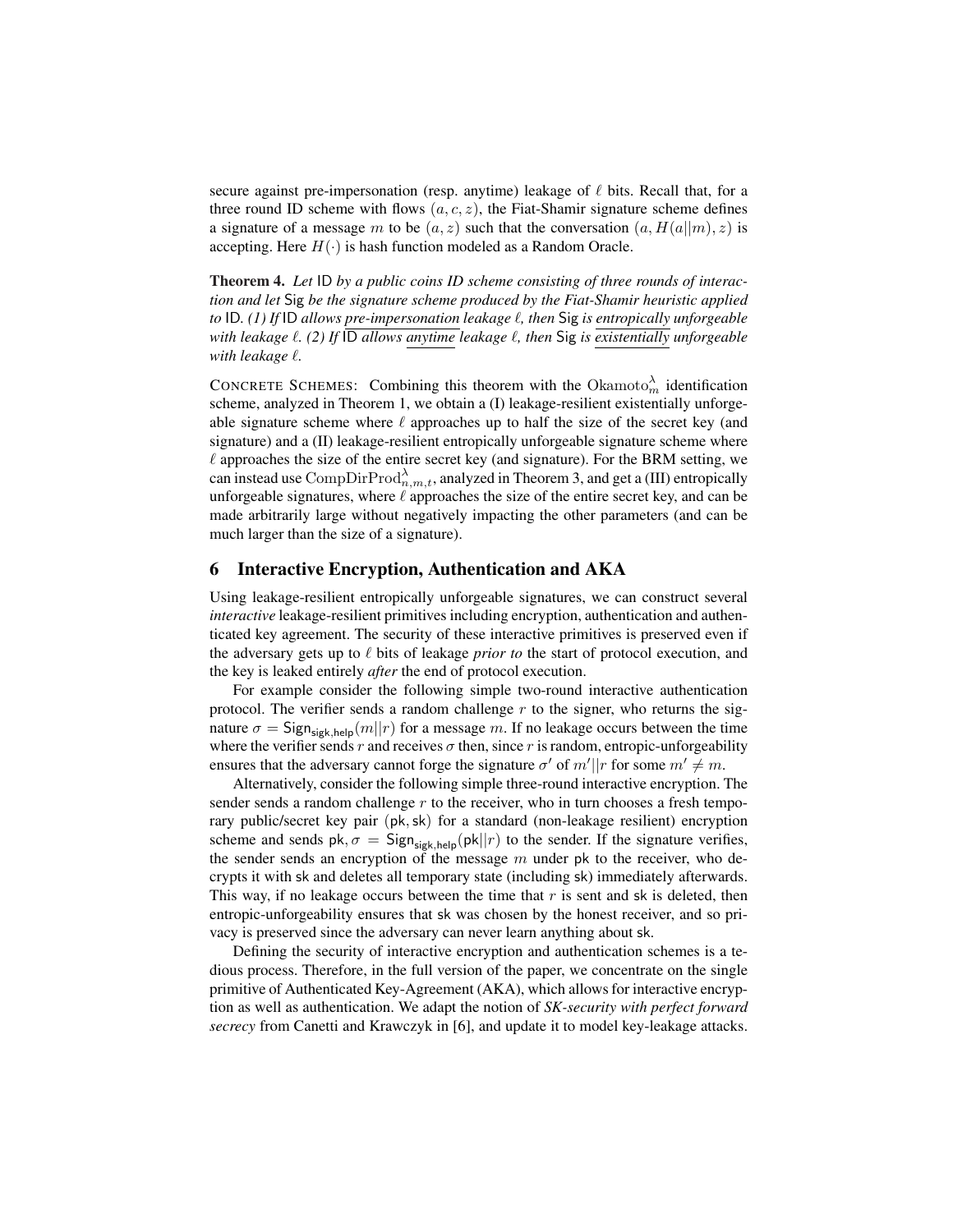We then analyze a simple AKA construction from [6], which essentially consists of the Diffie-Hellman key-exchange protocol in which the parties sign the exchanged messages together with unique session information so as to bind the protocol execution to a particular session. We show that, if we employ leakage-resilient entropically secure signatures in this construction, then the resulting AKA is leakage-resilient as well.

#### 7 Invisible Key Updates

Our schemes allow for efficient updates of the secret key, using an externally stored "master update key", so that the adversary is only limited to leaking  $\ell$  bits between updates, but can get unlimited leakage overall. Since this is technically simple, we only give a high-level description of how this is done.

In particular, for our constructions  $DirProd_{n,m,t}^{\lambda}$  and  $CompDirProd_{n,m,t}^{\lambda}$ , there is already a "master key" which is used to create a secret-key database of unbounded size – namely, the "master signing key" for generic signatures in  $DirProd_{n,m,t}^{\lambda}$  and for modified BLS signatures in CompDirProd $_{n,m,t}^{\lambda}$ . In our original descriptions, this master key is used once to create the secret-key database  $sk = (sk[1], \ldots, sk[n])$  and the helper help =  $(help[1], \ldots, help[n])$ , and is then deleted immediately afterwards. However, we notice that the master key can really generate arbitrarily many secret keys  $(\mathsf{sk}[1], \mathsf{sk}[2], \ldots)$  and corresponding helper strings  $(\mathsf{help}[1], \mathsf{help}[2], \ldots)$ .

To perform updates, we can store this "mater update key" on a separate external device, which is not susceptible to leakage, as a "mater update key". To update the secret-key database, we simply overwrite the current secret-keys and helper values with the "next" *n* values so that  $sk := (sk[nk+1], \ldots, sk[n(k+1)])$ , help  $= (help[nk+1])$  $1, \ldots$ , help $[n(k+1)]$  after the kth update. To run an ID scheme, the prover simply sends the current index  $k$  to the verifier in the first flow of the protocol, and the verifier chooses the challenge indices in the range  $[nk + 1, n(k + 1)]$ . Note that an adversarial prover can send any index  $k'$  of his choosing. However, if the adversary learns at most  $\ell$  bits in between any two updates, then there is *no* index  $k'$  for which the adversary can successfully run an impersonation attack.

The above updates for ID schemes translate to similar updates for our signature schemes and AKA protocols. Notice that these updates do not modify the public key, and the user has a completely free choice of when or how often the secret key is updated. However, it is important that the "master signing key" is stored securely and that the adversary cannot get any leakage of this key.

#### References

- 1. A. Akavia, S. Goldwasser, and V. Vaikuntanathan. Simultaneous hardcore bits and cryptography against memory attacks. In *TCC*, pages 474–495, 2009.
- 2. S. M. Bellovin and M. Merritt. Augmented encrypted key exchange: A password-based protocol secure against dictionary attacks and password file compromise. In *ACM Conference on Computer and Communications Security*, pages 244–250, 1993.
- 3. C. H. Bennett, G. Brassard, and J.-M. Robert. Privacy amplification by public discussion. *SIAM J. Comput.*, 17(2):210–229, 1988.
- 4. D. Boneh, B. Lynn, and H. Shacham. Short signatures from the weil pairing. In *ASIACRYPT*, pages 514–532, 2001.